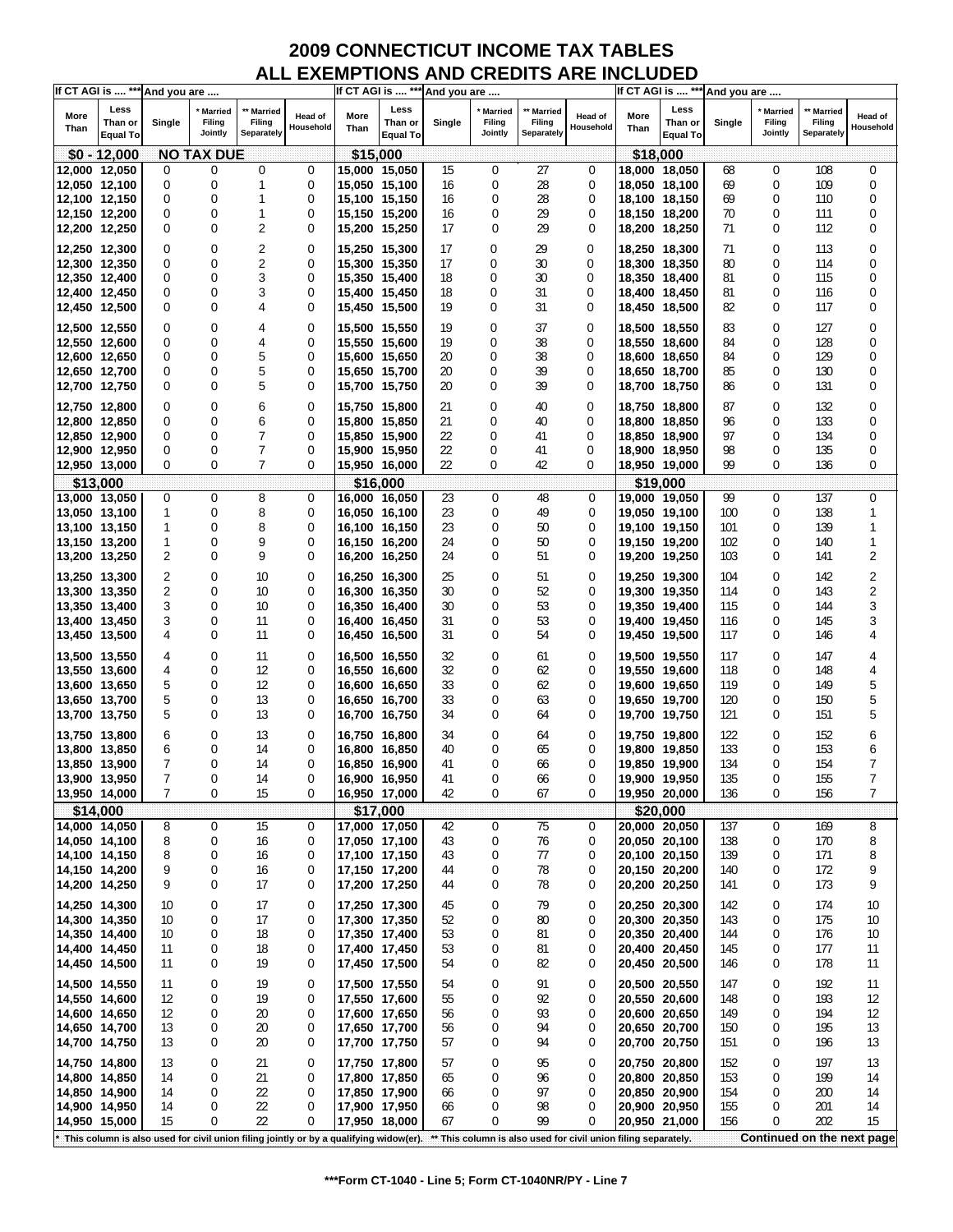|               | If CT AGI is  *** And you are      |        |                                     |                                                                                                                                                      |                             |               | If CT AGI is  *** And you are      |        |                                |                                        |                      |               | If CT AGI is  *** And you are      |        |                                     |                                 |                      |
|---------------|------------------------------------|--------|-------------------------------------|------------------------------------------------------------------------------------------------------------------------------------------------------|-----------------------------|---------------|------------------------------------|--------|--------------------------------|----------------------------------------|----------------------|---------------|------------------------------------|--------|-------------------------------------|---------------------------------|----------------------|
| More<br>Than  | Less<br>Than or<br><b>Equal To</b> | Single | <b>Married</b><br>Filing<br>Jointly | ** Married<br>Filing<br>Separately                                                                                                                   | <b>Head of</b><br>Household | More<br>Than  | Less<br>Than or<br><b>Equal To</b> | Single | ' Married<br>Filing<br>Jointly | <b>Married</b><br>Filing<br>Separately | Head of<br>Household | More<br>Than  | Less<br>Than or<br><b>Equal To</b> | Single | <b>Married</b><br>Filing<br>Jointly | Married<br>Filing<br>Separately | Head of<br>Household |
|               | \$21,000                           |        |                                     |                                                                                                                                                      |                             |               | \$24,000                           |        |                                |                                        |                      |               | \$27,000                           |        |                                     |                                 |                      |
| 21,000 21,050 |                                    | 156    | $\mathbf{0}$                        | 217                                                                                                                                                  | 15                          | 24,000 24,050 |                                    | 299    | 0                              | 384                                    | 45                   | 27,000 27,050 |                                    | 511    | 23                                  | 676                             | 144                  |
| 21,050 21,100 |                                    | 157    | 0                                   | 218                                                                                                                                                  | 16                          | 24,050 24,100 |                                    | 301    | 1                              | 386                                    | 46                   |               | 27,050 27,100                      | 513    | 23                                  | 678                             | 145                  |
|               |                                    | 158    | 0                                   |                                                                                                                                                      |                             |               |                                    | 303    | 1                              |                                        |                      |               |                                    |        | 23                                  |                                 |                      |
| 21,100 21,150 |                                    |        |                                     | 219                                                                                                                                                  | 16                          | 24,100 24,150 |                                    |        |                                | 388                                    | 46                   | 27,100 27,150 |                                    | 521    |                                     | 681                             | 146                  |
| 21,150 21,200 |                                    | 159    | 0                                   | 220                                                                                                                                                  | 16                          | 24,150 24,200 |                                    | 305    | 1                              | 390                                    | 47                   | 27,150 27,200 |                                    | 524    | 24                                  | 683                             | 147                  |
| 21,200 21,250 |                                    | 160    | 0                                   | 221                                                                                                                                                  | 17                          | 24,200 24,250 |                                    | 307    | 2                              | 392                                    | 47                   | 27,200 27,250 |                                    | 526    | 24                                  | 685                             | 148                  |
| 21,250 21,300 |                                    | 161    | 0                                   | 223                                                                                                                                                  | 17                          | 24,250 24,300 |                                    | 309    | 2                              | 394                                    | 47                   | 27,250 27,300 |                                    | 528    | 25                                  | 687                             | 149                  |
| 21,300 21,350 |                                    | 162    | 0                                   | 224                                                                                                                                                  | 17                          | 24,300 24,350 |                                    | 311    | 2                              | 396                                    | 48                   | 27,300 27,350 |                                    | 530    | 25                                  | 690                             | 150                  |
| 21,350 21,400 |                                    | 163    | 0                                   | 225                                                                                                                                                  | 18                          | 24,350 24,400 |                                    | 313    | 3                              | 398                                    | 48                   | 27,350 27,400 |                                    | 532    | 25                                  | 692                             | 151                  |
| 21,400 21,450 |                                    | 164    | 0                                   | 226                                                                                                                                                  | 18                          | 24,400 24,450 |                                    | 316    | 3                              | 401                                    | 49                   | 27,400 27,450 |                                    | 534    | 26                                  | 694                             | 152                  |
| 21,450 21,500 |                                    | 165    | 0                                   | 227                                                                                                                                                  | 19                          | 24,450 24,500 |                                    | 318    | 4                              | 403                                    | 49                   | 27,450 27,500 |                                    | 536    | 26                                  | 696                             | 153                  |
|               |                                    |        |                                     |                                                                                                                                                      |                             |               |                                    |        |                                |                                        |                      |               |                                    |        |                                     |                                 |                      |
| 21,500 21,550 |                                    | 166    | 0                                   | 243                                                                                                                                                  | 19                          | 24,500 24,550 |                                    | 320    | 4                              | 405                                    | 58                   | 27,500 27,550 |                                    | 539    | 26                                  | 699                             | 166                  |
| 21,550 21,600 |                                    | 167    | 0                                   | 244                                                                                                                                                  | 19                          | 24,550 24,600 |                                    | 322    | 4                              | 407                                    | 59                   | 27,550 27,600 |                                    | 541    | 27                                  | 701                             | 167                  |
| 21,600 21,650 |                                    | 168    | 0                                   | 245                                                                                                                                                  | 20                          | 24,600 24,650 |                                    | 324    | 5                              | 409                                    | 59                   | 27,600 27,650 |                                    | 549    | 27                                  | 703                             | 168                  |
| 21,650 21,700 |                                    | 169    | 0                                   | 247                                                                                                                                                  | 20                          | 24,650 24,700 |                                    | 326    | 5                              | 411                                    | 60                   | 27,650 27,700 |                                    | 551    | 28                                  | 705                             | 169                  |
| 21,700 21,750 |                                    | 183    | 0                                   | 248                                                                                                                                                  | 20                          | 24,700 24,750 |                                    | 328    | 5                              | 413                                    | 60                   | 27,700 27,750 |                                    | 554    | 28                                  | 708                             | 170                  |
| 21,750 21,800 |                                    | 184    | 0                                   | 249                                                                                                                                                  | 21                          | 24,750 24,800 |                                    | 330    | 6                              | 415                                    | 61                   | 27,750 27,800 |                                    | 556    | 28                                  | 710                             | 171                  |
| 21,800 21,850 |                                    | 185    | 0                                   | 251                                                                                                                                                  | 21                          | 24,800 24,850 |                                    | 333    | 6                              | 418                                    | 61                   | 27,800 27,850 |                                    | 558    | 29                                  | 712                             | 172                  |
| 21,850 21,900 |                                    | 186    | 0                                   | 252                                                                                                                                                  | 22                          | 24,850 24,900 |                                    | 335    | 7                              | 420                                    | 62                   | 27,850 27,900 |                                    | 560    | 29                                  | 714                             | 173                  |
| 21,900 21,950 |                                    | 187    | 0                                   | 253                                                                                                                                                  | 22                          | 24,900 24,950 |                                    | 337    | 7                              | 422                                    | 62                   | 27,900 27,950 |                                    | 562    | 29                                  | 717                             | 174                  |
| 21,950 22,000 |                                    | 188    | 0                                   | 254                                                                                                                                                  | 22                          | 24,950 25,000 |                                    | 339    | 7                              | 424                                    | 63                   | 27,950 28,000 |                                    | 564    | 30                                  | 719                             | 175                  |
|               | \$22,000                           |        |                                     |                                                                                                                                                      |                             |               | \$25,000                           |        |                                |                                        |                      |               | \$28,000                           |        |                                     |                                 |                      |
| 22,000 22,050 |                                    | 190    | 0                                   | 256                                                                                                                                                  | 23                          | 25,000 25,050 |                                    | 341    | 8                              | 474                                    | 72                   | 28,000 28,050 |                                    | 610    | 30                                  | 766                             | 176                  |
| 22,050 22,100 |                                    | 191    | 0                                   | 258                                                                                                                                                  | 23                          | 25,050 25,100 |                                    | 343    | 8                              | 476                                    | 73                   | 28,050 28,100 |                                    | 612    | 31                                  | 768                             | 177                  |
| 22,100 22,150 |                                    | 192    | 0                                   | 260                                                                                                                                                  | 23                          | 25,100 25,150 |                                    | 345    | 8                              | 478                                    | 74                   | 28,100 28,150 |                                    | 622    | 31                                  | 771                             | 178                  |
| 22,150 22,200 |                                    | 193    | 0                                   | 262                                                                                                                                                  | 24                          | 25,150 25,200 |                                    | 347    | 9                              | 481                                    | 74                   | 28,150 28,200 |                                    | 624    | 31                                  | 773                             | 179                  |
| 22,200 22,250 |                                    | 208    | 0                                   | 265                                                                                                                                                  | 24                          | 25,200 25,250 |                                    | 350    | 9                              | 483                                    | 75                   |               | 28,200 28,250                      | 626    | 32                                  | 775                             | 180                  |
|               |                                    |        |                                     |                                                                                                                                                      |                             |               |                                    |        |                                |                                        |                      |               |                                    |        |                                     |                                 |                      |
| 22,250 22,300 |                                    | 209    | 0                                   | 267                                                                                                                                                  | 25                          | 25,250 25,300 |                                    | 352    | 10                             | 485                                    | 75                   | 28,250 28,300 |                                    | 628    | 32                                  | 777                             | 181                  |
| 22,300 22,350 |                                    | 210    | 0                                   | 269                                                                                                                                                  | 25                          | 25,300 25,350 |                                    | 354    | 10                             | 487                                    | 76                   | 28,300 28,350 |                                    | 630    | 32                                  | 780                             | 182                  |
| 22,350 22,400 |                                    | 211    | 0                                   | 271                                                                                                                                                  | 25                          | 25,350 25,400 |                                    | 356    | 10                             | 489                                    | 77                   | 28,350 28,400 |                                    | 633    | 33                                  | 782                             | 183                  |
| 22,400 22,450 |                                    | 212    | 0                                   | 273                                                                                                                                                  | 26                          | 25,400 25,450 |                                    | 358    | 11                             | 491                                    | 77                   | 28,400 28,450 |                                    | 635    | 33                                  | 784                             | 184                  |
| 22,450 22,500 |                                    | 213    | 0                                   | 275                                                                                                                                                  | 26                          | 25,450 25,500 |                                    | 360    | 11                             | 493                                    | 78                   | 28,450 28,500 |                                    | 637    | 34                                  | 786                             | 185                  |
| 22,500 22,550 |                                    | 214    | 0                                   | 277                                                                                                                                                  | 26                          | 25,500 25,550 |                                    | 362    | 11                             | 501                                    | 88                   | 28,500 28,550 |                                    | 639    | 34                                  | 789                             | 186                  |
| 22,550 22,600 |                                    | 215    | 0                                   | 279                                                                                                                                                  | 27                          | 25,550 25,600 |                                    | 364    | 12                             | 504                                    | 89                   | 28,550 28,600 |                                    | 641    | 34                                  | 791                             | 187                  |
| 22,600 22,650 |                                    | 217    | 0                                   | 282                                                                                                                                                  | 27                          | 25,600 25,650 |                                    | 367    | 12                             | 506                                    | 89                   | 28,600 28,650 |                                    | 651    | 35                                  | 793                             | 188                  |
| 22,650 22,700 |                                    | 218    | 0                                   | 284                                                                                                                                                  | 28                          | 25,650 25,700 |                                    | 369    | 13                             | 508                                    | 90                   | 28,650 28,700 |                                    | 653    | 35                                  | 795                             | 189                  |
| 22,700 22,750 |                                    | 233    | 0                                   | 286                                                                                                                                                  | 28                          | 25,700 25,750 |                                    | 371    | 13                             | 510                                    | 91                   | 28,700 28,750 |                                    | 655    | 35                                  | 798                             | 190                  |
| 22,750 22,800 |                                    | 235    | 0                                   | 288                                                                                                                                                  | 28                          | 25,750 25,800 |                                    | 373    | 13                             | 512                                    | 91                   | 28,750 28,800 |                                    | 657    | 36                                  | 800                             | 191                  |
| 22,800 22,850 |                                    | 236    | 0                                   | 290                                                                                                                                                  | 29                          | 25,800 25,850 |                                    | 375    | 14                             | 514                                    | 92                   | 28,800 28,850 |                                    | 660    | 36                                  | 802                             | 192                  |
| 22,850 22,900 |                                    | 237    | 0                                   | 292                                                                                                                                                  | 29                          | 25,850 25,900 |                                    | 377    | 14                             | 517                                    | 93                   | 28,850 28,900 |                                    | 662    | 37                                  | 804                             | 193                  |
| 22,900 22,950 |                                    | 238    | $\Omega$                            | 294                                                                                                                                                  | 29                          | 25.900 25.950 |                                    | 379    | 14                             | 519                                    | 93                   | 28,900 28,950 |                                    | 664    | 37                                  | 807                             | 194                  |
| 22,950 23,000 |                                    | 239    | 0                                   | 296                                                                                                                                                  | 30                          | 25,950 26,000 |                                    | 381    | 15                             | 521                                    | 94                   | 28,950 29,000 |                                    | 666    | 37                                  | 809                             | 195                  |
|               |                                    |        |                                     |                                                                                                                                                      |                             |               |                                    |        |                                |                                        |                      |               |                                    |        |                                     |                                 |                      |
|               | \$23,000                           |        |                                     |                                                                                                                                                      |                             |               | \$26,000                           |        |                                |                                        |                      |               | \$29,000                           |        |                                     |                                 |                      |
| 23,000 23,050 |                                    | 241    | 0                                   | 299                                                                                                                                                  | 30                          | 26,000 26,050 |                                    | 426    | 15                             | 573                                    | 105                  | 29,000 29,050 |                                    | 713    | 38                                  | 856                             | 195                  |
| 23,050 23,100 |                                    | 243    | 0                                   | 301                                                                                                                                                  | 31                          | 26,050 26,100 |                                    | 428    | 16                             | 575                                    | 106                  | 29,050 29,100 |                                    | 715    | 38                                  | 858                             | 196                  |
| 23,100 23,150 |                                    | 245    | 0                                   | 303                                                                                                                                                  | 31                          | 26,100 26,150 |                                    | 430    | 16                             | 578                                    | 107                  | 29,100 29,150 |                                    | 726    | 38                                  | 861                             | 197                  |
| 23,150 23,200 |                                    | 247    | 0                                   | 305                                                                                                                                                  | 31                          | 26,150 26,200 |                                    | 432    | 16                             | 580                                    | 108                  | 29,150 29,200 |                                    | 728    | 39                                  | 863                             | 198                  |
| 23,200 23,250 |                                    | 265    | 0                                   | 307                                                                                                                                                  | 32                          | 26,200 26,250 |                                    | 435    | 17                             | 582                                    | 108                  |               | 29,200 29,250                      | 730    | 39                                  | 865                             | 199                  |
| 23,250 23,300 |                                    | 267    | 0                                   | 309                                                                                                                                                  | 32                          | 26,250 26,300 |                                    | 437    | 17                             | 584                                    | 109                  | 29,250 29,300 |                                    | 732    | 40                                  | 867                             | 200                  |
| 23,300 23,350 |                                    | 269    | 0                                   | 311                                                                                                                                                  | 32                          | 26,300 26,350 |                                    | 439    | 17                             | 586                                    | 110                  | 29,300 29,350 |                                    | 735    | 40                                  | 870                             | 201                  |
| 23,350 23,400 |                                    | 271    | 0                                   | 313                                                                                                                                                  | 33                          | 26,350 26,400 |                                    | 441    | 18                             | 589                                    | 111                  | 29,350 29,400 |                                    | 737    | 40                                  | 872                             | 202                  |
| 23,400 23,450 |                                    | 273    | 0                                   | 316                                                                                                                                                  | 33                          | 26,400 26,450 |                                    | 443    | 18                             | 591                                    | 111                  |               | 29,400 29,450                      | 739    | 41                                  | 874                             | 203                  |
| 23,450 23,500 |                                    | 275    | 0                                   | 318                                                                                                                                                  | 34                          | 26,450 26,500 |                                    | 445    | 19                             | 593                                    | 112                  | 29,450 29,500 |                                    | 741    | 41                                  | 876                             | 204                  |
| 23,500 23,550 |                                    | 277    | 0                                   | 320                                                                                                                                                  | 34                          | 26,500 26,550 |                                    | 447    | 19                             | 602                                    | 124                  | 29,500 29,550 |                                    | 744    | 41                                  | 879                             | 205                  |
| 23,550 23,600 |                                    | 279    | 0                                   | 322                                                                                                                                                  | 34                          | 26,550 26,600 |                                    | 449    | 19                             | 604                                    | 125                  | 29,550 29,600 |                                    | 746    | 42                                  | 881                             | 206                  |
| 23,600 23,650 |                                    | 282    | 0                                   | 324                                                                                                                                                  | 35                          | 26,600 26,650 |                                    | 452    | 20                             | 606                                    | 126                  | 29,600 29,650 |                                    | 748    | 42                                  | 883                             | 207                  |
| 23,650 23,700 |                                    | 284    | 0                                   | 326                                                                                                                                                  | 35                          | 26,650 26,700 |                                    | 454    | 20                             | 609                                    | 127                  | 29,650 29,700 |                                    | 750    | 43                                  | 885                             | 208                  |
| 23,700 23,750 |                                    | 286    | 0                                   | 328                                                                                                                                                  | 35                          | 26,700 26,750 |                                    | 456    | 20                             | 611                                    | 127                  |               | 29,700 29,750                      | 753    | 43                                  | 888                             | 209                  |
|               |                                    |        |                                     |                                                                                                                                                      |                             |               |                                    |        |                                |                                        |                      |               |                                    |        |                                     |                                 |                      |
| 23,750 23,800 |                                    | 288    | 0                                   | 330                                                                                                                                                  | 36                          | 26,750 26,800 |                                    | 458    | 21                             | 613                                    | 128                  | 29,750 29,800 |                                    | 755    | 43                                  | 890                             | 210                  |
| 23,800 23,850 |                                    | 290    | 0                                   | 333                                                                                                                                                  | 36                          | 26,800 26,850 |                                    | 460    | 21                             | 615                                    | 129                  | 29,800 29,850 |                                    | 757    | 44                                  | 892                             | 211                  |
| 23,850 23,900 |                                    | 292    | 0                                   | 335                                                                                                                                                  | 37                          | 26,850 26,900 |                                    | 462    | 22                             | 617                                    | 130                  | 29,850 29,900 |                                    | 759    | 44                                  | 894                             | 212                  |
| 23,900 23,950 |                                    | 294    | 0                                   | 337                                                                                                                                                  | 37                          | 26,900 26,950 |                                    | 464    | 22                             | 620                                    | 131                  |               | 29,900 29,950                      | 762    | 44                                  | 897                             | 213                  |
| 23,950 24,000 |                                    | 296    | 0                                   | 339                                                                                                                                                  | 37                          | 26,950 27,000 |                                    | 466    | 22                             | 622                                    | 132                  |               | 29,950 30,000                      | 764    | 45                                  | 899                             | 214                  |
|               |                                    |        |                                     | This column is also used for civil union filing jointly or by a qualifying widow(er). ** This column is also used for civil union filing separately. |                             |               |                                    |        |                                |                                        |                      |               |                                    |        |                                     | Continued on the next page      |                      |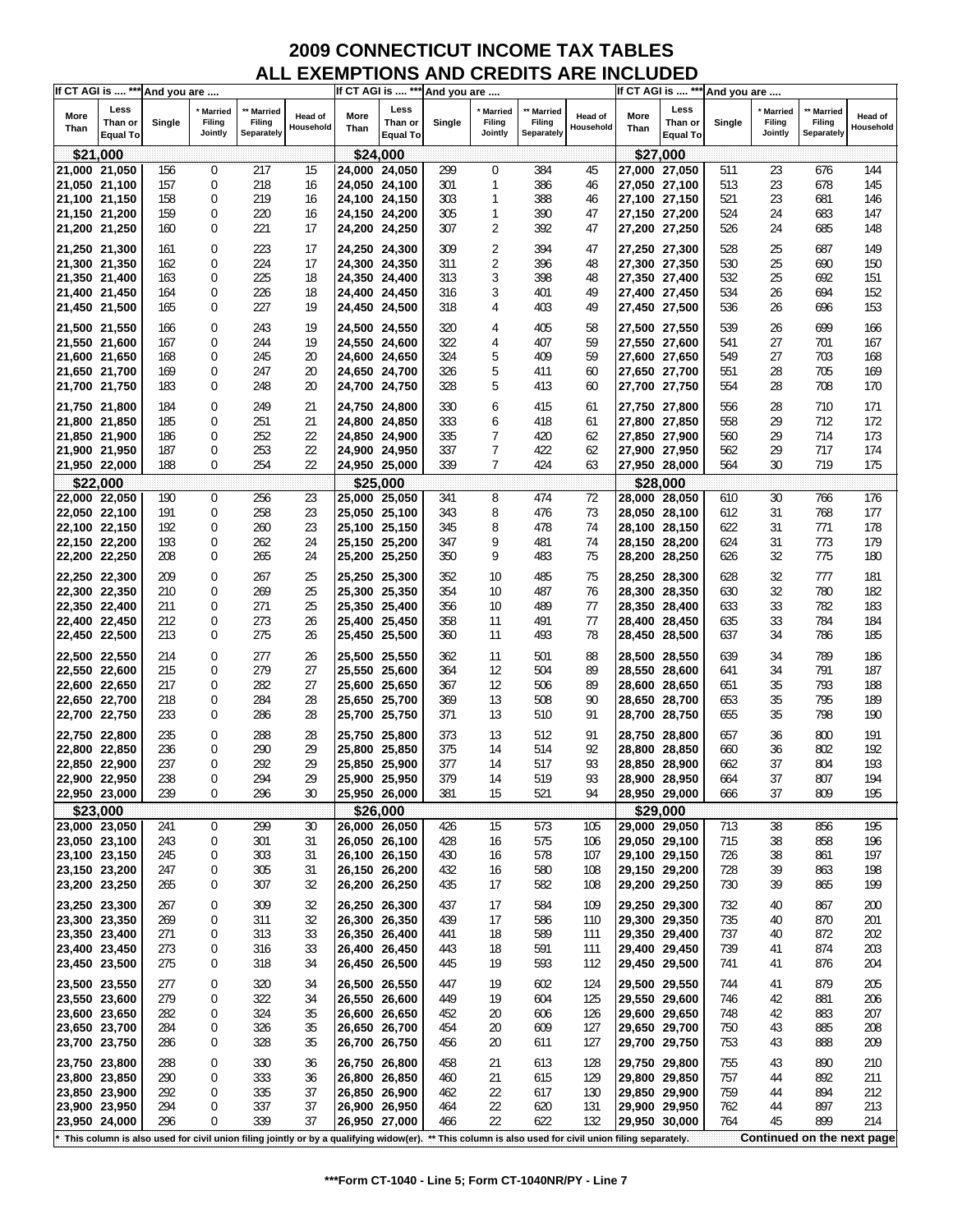| If CT AGI is  *** And you are  |                                    |              |                                |                                                                                       |                      |                                | If CT AGI is  *** And you are      |              |                                     |                                    |                                                                |               | If CT AGI is  *** And you are      |              |                                     |                                    |                      |
|--------------------------------|------------------------------------|--------------|--------------------------------|---------------------------------------------------------------------------------------|----------------------|--------------------------------|------------------------------------|--------------|-------------------------------------|------------------------------------|----------------------------------------------------------------|---------------|------------------------------------|--------------|-------------------------------------|------------------------------------|----------------------|
| More<br>Than                   | Less<br>Than or<br><b>Equal To</b> | Single       | ' Married<br>Filing<br>Jointly | <b>Married</b><br>Filing<br>Separately                                                | Head of<br>Household | More<br>Than                   | Less<br>Than or<br><b>Equal To</b> | Single       | <b>Married</b><br>Filing<br>Jointly | ** Married<br>Filing<br>Separately | Head of<br>Household                                           | More<br>Than  | Less<br>Than or<br><b>Equal To</b> | Single       | <b>Married</b><br>Filing<br>Jointly | ** Married<br>Filing<br>Separately | Head of<br>Household |
|                                | \$30,000                           |              |                                |                                                                                       |                      |                                | \$33,000                           |              |                                     |                                    |                                                                |               | \$36,000                           |              |                                     |                                    |                      |
| 30,000 30,050                  |                                    | 811          | 54                             | 946                                                                                   | 215                  | 33,000 33,050                  |                                    | 1081         | 162                                 | 1216                               | 273                                                            |               | 36,000 36,050                      | 1351         | 234                                 | 1441                               | 452                  |
| 30,050 30,100                  |                                    | 813          | 55                             | 948                                                                                   | 216                  | 33,050 33,100                  |                                    | 1083         | 163                                 | 1218                               | 274                                                            |               | 36,050 36,100                      | 1353         | 235                                 | 1443                               | 454                  |
| 30,100 30,150                  |                                    | 816          | 55                             | 951                                                                                   | 217                  | 33,100 33,150                  |                                    | 1086         | 164                                 | 1221                               | 275                                                            |               | 36,100 36,150                      | 1356         | 236                                 | 1446                               | 456                  |
| 30,150 30,200                  |                                    | 818          | 56                             | 953                                                                                   | 218                  | 33,150 33,200                  |                                    | 1088         | 165                                 | 1223                               | 276                                                            |               | 36,150 36,200                      | 1358         | 237                                 | 1448                               | 458                  |
| 30,200 30,250                  |                                    | 820          | 56                             | 955                                                                                   | 219                  | 33,200 33,250                  |                                    | 1090         | 166                                 | 1225                               | 277                                                            |               | 36,200 36,250                      | 1360         | 238                                 | 1450                               | 460                  |
|                                |                                    |              |                                |                                                                                       |                      |                                |                                    |              |                                     |                                    |                                                                |               |                                    |              |                                     |                                    |                      |
| 30,250 30,300                  |                                    | 822          | 56                             | 957                                                                                   | 220                  | 33,250 33,300                  |                                    | 1092         | 167                                 | 1227                               | 278                                                            |               | 36,250 36,300                      | 1362         | 239                                 | 1452                               | 462                  |
| 30,300 30,350                  |                                    | 825          | 57                             | 960                                                                                   | 221                  | 33,300 33,350                  |                                    | 1095         | 168                                 | 1230                               | 279                                                            |               | 36,300 36,350                      | 1365         | 240                                 | 1455                               | 464                  |
| 30,350 30,400                  |                                    | 827          | 57                             | 962                                                                                   | 222                  | 33,350 33,400                  |                                    | 1097         | 169                                 | 1232                               | 280                                                            |               | 36,350 36,400                      | 1367         | 241                                 | 1457                               | 466                  |
| 30,400 30,450                  |                                    | 829          | 58<br>58                       | 964                                                                                   | 223                  | 33,400 33,450                  |                                    | 1099         | 170                                 | 1234<br>1236                       | 281                                                            |               | 36,400 36,450                      | 1369         | 242                                 | 1459                               | 469                  |
| 30,450 30,500                  |                                    | 831          |                                | 966                                                                                   | 224                  | 33,450 33,500                  |                                    | 1101         | 171                                 |                                    | 282                                                            |               | 36,450 36,500                      | 1371         | 243                                 | 1461                               | 471                  |
| 30,500 30,550                  |                                    | 834          | 69                             | 969                                                                                   | 225                  | 33,500 33,550                  |                                    | 1104         | 186                                 | 1239                               | 283                                                            |               | 36,500 36,550                      | 1374         | 244                                 | 1464                               | 473                  |
| 30,550 30,600                  |                                    | 836          | 69                             | 971                                                                                   | 226                  | 33,550 33,600                  |                                    | 1106         | 187                                 | 1241                               | 284                                                            |               | 36,550 36,600                      | 1376         | 245                                 | 1466                               | 475                  |
| 30,600 30,650                  |                                    | 838          | 70                             | 973                                                                                   | 227                  | 33,600 33,650                  |                                    | 1108         | 188                                 | 1243                               | 285                                                            |               | 36,600 36,650                      | 1378         | 246                                 | 1468                               | 477                  |
| 30,650 30,700                  |                                    | 840          | 70                             | 975                                                                                   | 228                  | 33,650 33,700                  |                                    | 1110         | 189                                 | 1245                               | 286                                                            |               | 36,650 36,700                      | 1380         | 247                                 | 1470                               | 479                  |
| 30,700 30,750                  |                                    | 843          | 71                             | 978                                                                                   | 229                  | 33,700 33,750                  |                                    | 1113         | 190                                 | 1248                               | 287                                                            |               | 36,700 36,750                      | 1383         | 248                                 | 1473                               | 481                  |
| 30,750 30,800                  |                                    | 845          | 71                             | 980                                                                                   | 230                  | 33,750 33,800                  |                                    | 1115         | 191                                 | 1250                               | 288                                                            | 36,750 36,800 |                                    | 1385         | 249                                 | 1475                               | 483                  |
| 30,800 30,850                  |                                    | 847          | 72                             | 982                                                                                   | 231                  | 33,800 33,850                  |                                    | 1117         | 192                                 | 1252                               | 289                                                            |               | 36,800 36,850                      | 1387         | 250                                 | 1477                               | 486                  |
| 30,850 30,900                  |                                    | 849          | 72                             | 984                                                                                   | 232                  | 33,850 33,900                  |                                    | 1119         | 193                                 | 1254                               | 290                                                            |               | 36,850 36,900                      | 1389         | 251                                 | 1479                               | 488                  |
| 30,900 30,950                  |                                    | 852          | 73                             | 987                                                                                   | 233                  | 33,900 33,950                  |                                    | 1122         | 194                                 | 1257                               | 291                                                            |               | 36,900 36,950                      | 1392         | 252                                 | 1482                               | 490                  |
| 30,950 31,000                  |                                    | 854          | 73                             | 989                                                                                   | 234                  | 33,950 34,000                  |                                    | 1124         | 195                                 | 1259                               | 292                                                            | 36,950 37,000 |                                    | 1394         | 253                                 | 1484                               | 492                  |
|                                | \$31,000                           |              |                                |                                                                                       |                      |                                | \$34,000                           |              |                                     |                                    |                                                                |               | \$37,000                           |              |                                     |                                    |                      |
| 31,000 31,050                  |                                    | 901          | 84                             | 1036                                                                                  | 234                  | 34,000 34,050                  |                                    | 1171         | 195                                 | 1306                               | 316                                                            |               | 37,000 37,050                      | 1441         | 254                                 | 1486                               | 494                  |
| 31,050 31,100                  |                                    | 903          | 85                             | 1038                                                                                  | 235                  | 34,050 34,100                  |                                    | 1173         | 196                                 | 1308                               | 317                                                            |               | 37,050 37,100                      | 1443         | 255                                 | 1488                               | 496                  |
| 31,100 31,150                  |                                    | 906          | 86                             | 1041                                                                                  | 236                  | 34,100 34,150                  |                                    | 1176         | 197                                 | 1311                               | 318                                                            |               | 37,100 37,150                      | 1446         | 256                                 | 1491                               | 498                  |
| 31,150 31,200                  |                                    | 908          | 86                             | 1043                                                                                  | 237                  | 34,150 34,200                  |                                    | 1178         | 198                                 | 1313                               | 319                                                            |               | 37,150 37,200                      | 1448         | 257                                 | 1493                               | 500                  |
| 31,200 31,250                  |                                    | 910          | 87                             | 1045                                                                                  | 238                  | 34,200 34,250                  |                                    | 1180         | 199                                 | 1315                               | 320                                                            | 37,200 37,250 |                                    | 1450         | 258                                 | 1495                               | 503                  |
|                                |                                    |              |                                |                                                                                       |                      |                                |                                    |              |                                     |                                    |                                                                |               |                                    |              |                                     |                                    |                      |
| 31,250 31,300                  |                                    | 912          | 87                             | 1047                                                                                  | 239                  | 34,250 34,300                  |                                    | 1182         | 200                                 | 1317                               | 321                                                            |               | 37,250 37,300                      | 1452         | 259                                 | 1497                               | 505                  |
| 31,300 31,350                  |                                    | 915          | 88                             | 1050                                                                                  | 240                  | 34,300 34,350                  |                                    | 1185         | 201                                 | 1320                               | 322                                                            |               | 37,300 37,350                      | 1455         | 260                                 | 1500                               | 507                  |
| 31,350 31,400                  |                                    | 917          | 89                             | 1052                                                                                  | 241                  | 34,350 34,400                  |                                    | 1187         | 202                                 | 1322                               | 323                                                            |               | 37,350 37,400                      | 1457         | 261                                 | 1502                               | 509                  |
| 31,400 31,450                  |                                    | 919          | 89                             | 1054                                                                                  | 242                  | 34,400 34,450                  |                                    | 1189         | 203                                 | 1324                               | 324                                                            |               | 37,400 37,450                      | 1459         | 262                                 | 1504                               | 511                  |
| 31,450 31,500                  |                                    | 921          | 90                             | 1056                                                                                  | 243                  | 34,450 34,500                  |                                    | 1191         | 204                                 | 1326                               | 325                                                            |               | 37,450 37,500                      | 1461         | 263                                 | 1506                               | 513                  |
| 31,500 31,550                  |                                    | 924          | 102                            | 1059                                                                                  | 244                  | 34,500 34,550                  |                                    | 1194         | 205                                 | 1329                               | 349                                                            | 37,500 37,550 |                                    | 1464         | 264                                 | 1509                               | 515                  |
| 31,550 31,600                  |                                    | 926          | 102                            | 1061                                                                                  | 245                  | 34,550 34,600                  |                                    | 1196         | 206                                 | 1331                               | 350                                                            | 37,550 37,600 |                                    | 1466         | 265                                 | 1511                               | 517                  |
| 31,600 31,650                  |                                    | 928          | 103                            | 1063                                                                                  | 246                  | 34,600 34,650                  |                                    | 1198         | 207                                 | 1333                               | 352                                                            |               | 37,600 37,650                      | 1468         | 266                                 | 1513                               | 520                  |
| 31,650 31,700                  |                                    | 930          | 104                            | 1065                                                                                  | 247                  | 34,650 34,700                  |                                    | 1200         | 208                                 | 1335                               | 353                                                            |               | 37,650 37,700                      | 1470         | 267                                 | 1515                               | 522                  |
| 31,700 31,750                  |                                    | 933          | 104                            | 1068                                                                                  | 248                  | 34,700 34,750                  |                                    | 1203         | 209                                 | 1338                               | 354                                                            |               | 37,700 37,750                      | 1473         | 268                                 | 1518                               | 524                  |
| 31,750 31,800                  |                                    | 935          | 105                            | 1070                                                                                  | 249                  | 34,750 34,800                  |                                    | 1205         | 210                                 | 1340                               | 355                                                            |               | 37,750 37,800                      | 1475         | 269                                 | 1520                               | 526                  |
| 31,800 31,850                  |                                    | 937          | 106                            | 1072                                                                                  | 250                  | 34,800 34,850                  |                                    | 1207         | 211                                 | 1342                               | 356                                                            |               | 37,800 37,850                      | 1477         | 270                                 | 1522                               | 528                  |
| 31,850 31,900                  |                                    | 939          | 106                            | 1074                                                                                  | 251                  | 34,850 34,900                  |                                    | 1209         | 212                                 | 1344                               | 357                                                            |               | 37,850 37,900                      | 1479         | 271                                 | 1524                               | 530                  |
| 31,900 31,950                  |                                    | 942          | 107                            | 1077                                                                                  | 252                  | 34,900 34,950                  |                                    | 1212         | 213                                 | 1347                               | 358                                                            |               | 37,900 37,950                      | 1482         | 272                                 | 1527                               | 532                  |
| 31,950 32,000                  |                                    | 944          | 108                            | 1079                                                                                  | 253                  | 34,950 35,000                  |                                    | 1214         | 214                                 | 1349                               | 359                                                            | 37,950 38,000 |                                    | 1484         | 273                                 | 1529                               | 534                  |
|                                | \$32,000                           |              |                                |                                                                                       |                      |                                | \$35,000                           |              |                                     |                                    |                                                                |               | \$38,000                           |              |                                     |                                    |                      |
|                                |                                    |              |                                |                                                                                       |                      |                                |                                    |              |                                     |                                    |                                                                |               |                                    |              |                                     |                                    |                      |
| 32,000 32,050                  |                                    | 991<br>993   | 120                            | 1126                                                                                  | 254                  | 35,000 35,050                  |                                    | 1261         | 215                                 | 1396<br>1398                       | 385                                                            |               | 38,000 38,050                      | 1531         | 273<br>274                          | 1531<br>1533                       | 579                  |
| 32,050 32,100<br>32,100 32,150 |                                    | 996          | 121<br>122                     | 1128<br>1131                                                                          | 255<br>256           | 35,050 35,100<br>35,100 35,150 |                                    | 1263<br>1266 | 216<br>217                          | 1401                               | 387<br>389                                                     |               | 38,050 38,100<br>38,100 38,150     | 1533<br>1536 | 275                                 | 1536                               | 581<br>583           |
| 32,150 32,200                  |                                    | 998          | 123                            | 1133                                                                                  | 257                  | 35,150 35,200                  |                                    | 1268         | 218                                 | 1403                               | 391                                                            | 38,150 38,200 |                                    | 1538         | 276                                 | 1538                               | 585                  |
| 32,200 32,250                  |                                    | 1000         | 123                            | 1135                                                                                  | 258                  | 35,200 35,250                  |                                    | 1270         | 219                                 | 1405                               | 393                                                            |               | 38,200 38,250                      | 1540         | 277                                 | 1540                               | 588                  |
|                                |                                    |              |                                |                                                                                       |                      |                                |                                    |              |                                     |                                    |                                                                |               |                                    |              |                                     |                                    |                      |
| 32,250 32,300                  |                                    | 1002         | 124                            | 1137                                                                                  | 259                  | 35,250 35,300                  |                                    | 1272         | 220                                 | 1407                               | 395                                                            |               | 38,250 38,300                      | 1542         | 278                                 | 1542                               | 590                  |
| 32,300 32,350                  |                                    | 1005         | 125                            | 1140                                                                                  | 260                  | 35,300 35,350                  |                                    | 1275         | 221                                 | 1410                               | 397                                                            |               | 38,300 38,350                      | 1545         | 279                                 | 1545                               | 592                  |
| 32,350 32,400                  |                                    | 1007         | 126                            | 1142                                                                                  | 261                  | 35,350 35,400                  |                                    | 1277         | 222                                 | 1412                               | 399                                                            |               | 38,350 38,400                      | 1547         | 280                                 | 1547                               | 594                  |
| 32,400 32,450                  |                                    | 1009         | 126                            | 1144                                                                                  | 262                  | 35,400 35,450                  |                                    | 1279         | 223                                 | 1414                               | 401                                                            |               | 38,400 38,450                      | 1549         | 281                                 | 1549                               | 596                  |
| 32,450 32,500                  |                                    | 1011         | 127                            | 1146                                                                                  | 263                  | 35,450 35,500                  |                                    | 1281         | 224                                 | 1416                               | 403                                                            |               | 38,450 38,500                      | 1551         | 282                                 | 1551                               | 598                  |
| 32,500 32,550                  |                                    | 1014         | 141                            | 1149                                                                                  | 264                  | 35,500 35,550                  |                                    | 1284         | 225                                 | 1419                               | 430                                                            | 38,500 38,550 |                                    | 1554         | 283                                 | 1554                               | 600                  |
| 32,550 32,600                  |                                    | 1016         | 141                            | 1151                                                                                  | 265                  | 35,550 35,600                  |                                    | 1286         | 226                                 | 1421                               | 432                                                            | 38,550 38,600 |                                    | 1556         | 284                                 | 1556                               | 602                  |
| 32,600 32,650                  |                                    | 1018         | 142                            | 1153                                                                                  | 266                  | 35,600 35,650                  |                                    | 1288         | 227                                 | 1423                               | 435                                                            |               | 38,600 38,650                      | 1558         | 285                                 | 1558                               | 605                  |
| 32,650 32,700                  |                                    | 1020         | 143                            | 1155                                                                                  | 267                  | 35,650 35,700                  |                                    | 1290         | 228                                 | 1425                               | 437                                                            |               | 38,650 38,700                      | 1560         | 286                                 | 1560                               | 607                  |
| 32,700 32,750                  |                                    | 1023         | 144                            | 1158                                                                                  | 268                  | 35,700 35,750                  |                                    | 1293         | 229                                 | 1428                               | 439                                                            |               | 38,700 38,750                      | 1563         | 287                                 | 1563                               | 609                  |
| 32,750 32,800                  |                                    | 1025         | 145                            | 1160                                                                                  | 269                  | 35,750 35,800                  |                                    | 1295         | 230                                 | 1430                               |                                                                |               | 38,750 38,800                      | 1565         | 288                                 | 1565                               | 611                  |
| 32,800 32,850                  |                                    | 1027         | 146                            | 1162                                                                                  | 270                  | 35,800 35,850                  |                                    | 1297         | 231                                 | 1432                               | 441                                                            | 38,800 38,850 |                                    | 1567         | 289                                 | 1567                               | 613                  |
|                                |                                    |              |                                |                                                                                       |                      |                                |                                    |              |                                     |                                    | 443                                                            |               |                                    |              |                                     | 1569                               |                      |
| 32,850 32,900<br>32,900 32,950 |                                    | 1029<br>1032 | 146<br>147                     | 1164<br>1167                                                                          | 271<br>272           | 35,850 35,900<br>35,900 35,950 |                                    | 1299<br>1302 | 232<br>233                          | 1434<br>1437                       | 445                                                            |               | 38,850 38,900<br>38,900 38,950     | 1569<br>1572 | 290<br>291                          | 1572                               | 615<br>617           |
| 32,950 33,000                  |                                    | 1034         | 148                            | 1169                                                                                  | 273                  | 35,950 36,000                  |                                    | 1304         | 234                                 | 1439                               | 447<br>449                                                     | 38,950 39,000 |                                    | 1574         | 292                                 | 1574                               | 619                  |
|                                |                                    |              |                                |                                                                                       |                      |                                |                                    |              |                                     |                                    |                                                                |               |                                    |              |                                     |                                    |                      |
|                                |                                    |              |                                | This column is also used for civil union filing jointly or by a qualifying widow(er). |                      |                                |                                    |              |                                     |                                    | ** This column is also used for civil union filing separately. |               |                                    |              |                                     | Continued on the next page         |                      |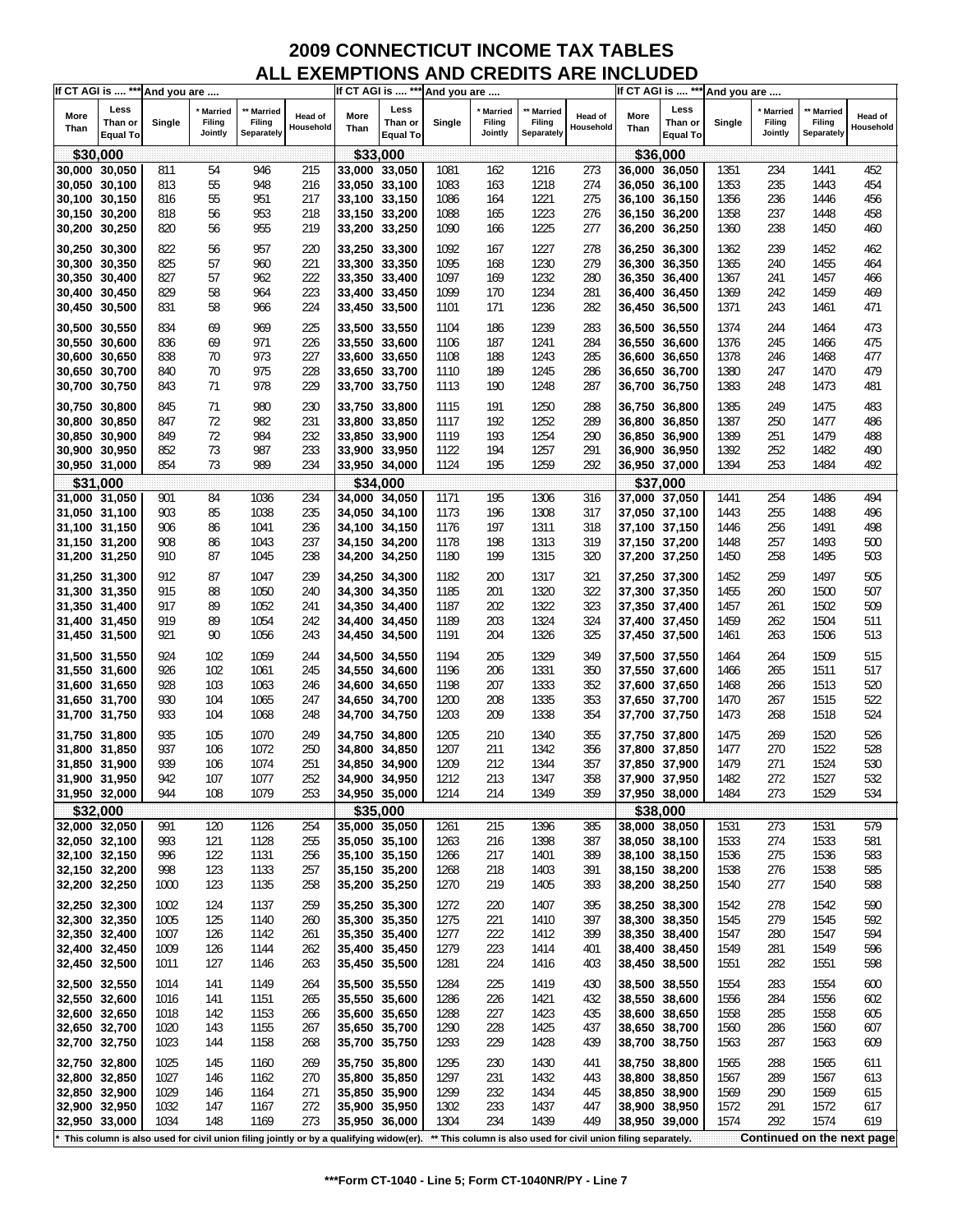| If CT AGI is  *** And you are  |                                    |              |                                |                                                                                       |                             |                                |                             | If CT AGI is  *** And you are |                                     |                                    |                                                                |                                | If CT AGI is  *** And you are      |              |                              |                                    |                      |
|--------------------------------|------------------------------------|--------------|--------------------------------|---------------------------------------------------------------------------------------|-----------------------------|--------------------------------|-----------------------------|-------------------------------|-------------------------------------|------------------------------------|----------------------------------------------------------------|--------------------------------|------------------------------------|--------------|------------------------------|------------------------------------|----------------------|
| More<br>Than                   | Less<br>Than or<br><b>Equal To</b> | Single       | ' Married<br>Filing<br>Jointly | ** Married<br>Filing<br>Separately                                                    | <b>Head of</b><br>Household | More<br>Than                   | Less<br>Than or<br>Equal To | Single                        | <b>Married</b><br>Filing<br>Jointly | ** Married<br>Filing<br>Separately | Head of<br>Household                                           | More<br>Than                   | Less<br>Than or<br><b>Equal To</b> | Single       | Married<br>Filing<br>Jointly | ** Married<br>Filing<br>Separately | Head of<br>Household |
|                                | \$39,000                           |              |                                |                                                                                       |                             |                                | \$42,000                    |                               |                                     |                                    |                                                                |                                | \$45.000                           |              |                              |                                    |                      |
| 39,000 39,050                  |                                    | 1576         | 293                            | 1576                                                                                  | 664                         | 42,000 42,050                  |                             | 1711                          | 460                                 | 1711                               | 919                                                            |                                | 45,000 45,050                      | 1846         | 554                          | 1846                               | 1216                 |
| 39,050 39,100                  |                                    | 1578         | 294                            | 1578                                                                                  | 666                         | 42,050 42,100                  |                             | 1713                          | 461                                 | 1713                               | 921                                                            |                                | 45,050 45,100                      | 1848         | 556                          | 1848                               | 1218                 |
| 39,100 39,150                  |                                    | 1581         | 295                            | 1581                                                                                  | 668                         | 42,100 42,150                  |                             | 1716                          | 462                                 | 1716                               | 923                                                            |                                | 45,100 45,150                      | 1851         | 558                          | 1851                               | 1220                 |
| 39,150 39,200                  |                                    | 1583         | 296                            | 1583                                                                                  | 670                         | 42,150 42,200                  |                             | 1718                          | 463                                 | 1718                               | 925                                                            |                                | 45,150 45,200                      | 1853         | 560                          | 1853                               | 1222                 |
| 39,200 39,250                  |                                    | 1585         | 297                            | 1585                                                                                  | 673                         | 42,200 42,250                  |                             | 1720                          | 465                                 | 1720                               | 928                                                            |                                | 45,200 45,250                      | 1855         | 562                          | 1855                               | 1224                 |
| 39,250 39,300                  |                                    | 1587         | 298                            | 1587                                                                                  | 675                         | 42,250 42,300                  |                             | 1722                          | 466                                 | 1722                               | 930                                                            |                                | 45,250 45,300                      | 1857         | 564                          | 1857                               | 1227                 |
| 39,300 39,350                  |                                    | 1590         | 299                            | 1590                                                                                  | 677                         | 42,300 42,350                  |                             | 1725                          | 467                                 | 1725                               | 932                                                            | 45,300 45,350                  |                                    | 1860         | 566                          | 1860                               | 1229                 |
| 39,350 39,400                  |                                    | 1592         | 300                            | 1592                                                                                  | 679                         | 42,350 42,400                  |                             | 1727                          | 469                                 | 1727                               | 934                                                            |                                | 45,350 45,400                      | 1862         | 568                          | 1862                               | 1231                 |
| 39,400 39,450                  |                                    | 1594         | 301                            | 1594                                                                                  | 681                         | 42,400 42,450                  |                             | 1729                          | 470                                 | 1729                               | 936                                                            |                                | 45,400 45,450                      | 1864         | 571                          | 1864                               | 1233                 |
| 39,450 39,500                  |                                    | 1596         | 302                            | 1596                                                                                  | 683                         | 42,450 42,500                  |                             | 1731                          | 471                                 | 1731                               | 938                                                            |                                | 45,450 45,500                      | 1866         | 573                          | 1866                               | 1235                 |
| 39,500 39,550                  |                                    | 1599         | 303                            | 1599                                                                                  | 685                         | 42,500 42,550                  |                             | 1734                          | 472                                 | 1734                               | 940                                                            |                                | 45,500 45,550                      | 1869         | 575                          | 1869                               | 1252                 |
| 39,550 39,600                  |                                    | 1601         | 304                            | 1601                                                                                  | 687                         | 42,550 42,600                  |                             | 1736                          | 474                                 | 1736                               | 942                                                            |                                | 45,550 45,600                      | 1871         | 577                          | 1871                               | 1254                 |
| 39,600 39,650                  |                                    | 1603         | 305                            | 1603                                                                                  | 690                         | 42,600 42,650                  |                             | 1738                          | 475                                 | 1738                               | 945                                                            | 45,600 45,650                  |                                    | 1873         | 579                          | 1873                               | 1256                 |
| 39,650 39,700                  |                                    | 1605         | 306                            | 1605                                                                                  | 692                         | 42,650 42,700                  |                             | 1740                          | 476                                 | 1740                               | 947                                                            |                                | 45,650 45,700                      | 1875         | 581                          | 1875                               | 1258                 |
| 39,700 39,750                  |                                    | 1608         | 307                            | 1608                                                                                  | 694                         | 42,700 42,750                  |                             | 1743                          | 477                                 | 1743                               | 949                                                            |                                | 45,700 45,750                      | 1878         | 583                          | 1878                               | 1260                 |
| 39,750 39,800                  |                                    | 1610         | 308                            | 1610                                                                                  | 696                         | 42,750 42,800                  |                             | 1745                          | 479                                 | 1745                               | 951                                                            |                                | 45,750 45,800                      | 1880         | 585                          | 1880                               | 1263                 |
| 39,800 39,850                  |                                    | 1612         | 309                            | 1612                                                                                  | 698                         | 42,800 42,850                  |                             | 1747                          | 480                                 | 1747                               | 953                                                            |                                | 45,800 45,850                      | 1882         | 588                          | 1882                               | 1265                 |
| 39,850 39,900                  |                                    | 1614         | 310                            | 1614                                                                                  | 700                         | 42,850 42,900                  |                             | 1749                          | 481                                 | 1749                               | 955                                                            |                                | 45,850 45,900                      | 1884         | 590                          | 1884                               | 1267                 |
| 39,900 39,950                  |                                    | 1617         | 311                            | 1617                                                                                  | 702                         | 42,900 42,950                  |                             | 1752                          | 483                                 | 1752                               | 957                                                            |                                | 45,900 45,950                      | 1887         | 592                          | 1887                               | 1269                 |
| 39,950 40,000                  |                                    | 1619         | 312                            | 1619                                                                                  | 704                         | 42,950 43,000                  |                             | 1754                          | 484                                 | 1754                               | 959                                                            | 45,950 46,000                  |                                    | 1889         | 594                          | 1889                               | 1272                 |
|                                | \$40,000                           |              |                                |                                                                                       |                             |                                | \$43,000                    |                               |                                     |                                    |                                                                |                                | \$46,000                           |              |                              |                                    |                      |
| 40,000 40,050                  |                                    | 1621         | 337                            | 1621                                                                                  | 749                         | 43,000 43,050                  |                             | 1756                          | 485                                 | 1756                               | 1004                                                           |                                | 46.000 46.050                      | 1891         | 596                          | 1891                               | 1333                 |
| 40,050 40,100                  |                                    | 1623<br>1626 | 338<br>339                     | 1623<br>1626                                                                          | 751<br>753                  | 43,050 43,100                  |                             | 1758                          | 486<br>488                          | 1758<br>1761                       | 1006                                                           |                                | 46,050 46,100                      | 1893<br>1896 | 598                          | 1893<br>1896                       | 1335<br>1338         |
| 40,100 40,150<br>40,150 40,200 |                                    | 1628         | 340                            | 1628                                                                                  | 755                         | 43,100 43,150<br>43,150 43,200 |                             | 1761<br>1763                  | 489                                 | 1763                               | 1008<br>1010                                                   |                                | 46,100 46,150<br>46,150 46,200     | 1898         | 600<br>602                   | 1898                               | 1340                 |
| 40,200 40,250                  |                                    | 1630         | 341                            | 1630                                                                                  | 758                         | 43,200 43,250                  |                             | 1765                          | 490                                 | 1765                               | 1013                                                           | 46,200 46,250                  |                                    | 1900         | 605                          | 1900                               | 1342                 |
|                                |                                    |              |                                |                                                                                       |                             |                                |                             |                               |                                     |                                    |                                                                |                                |                                    |              |                              |                                    |                      |
| 40,250 40,300                  |                                    | 1632         | 342                            | 1632                                                                                  | 760                         | 43,250 43,300                  |                             | 1767                          | 492                                 | 1767                               | 1015                                                           |                                | 46,250 46,300                      | 1902         | 607<br>609                   | 1902                               | 1344                 |
| 40,300 40,350<br>40,350 40,400 |                                    | 1635<br>1637 | 343<br>344                     | 1635<br>1637                                                                          | 762<br>764                  | 43,300 43,350<br>43,350 43,400 |                             | 1770<br>1772                  | 493<br>494                          | 1770<br>1772                       | 1017<br>1019                                                   |                                | 46,300 46,350<br>46,350 46,400     | 1905<br>1907 | 611                          | 1905<br>1907                       | 1347<br>1349         |
| 40,400 40,450                  |                                    | 1639         | 345                            | 1639                                                                                  | 766                         | 43,400 43,450                  |                             | 1774                          | 495                                 | 1774                               | 1021                                                           |                                | 46,400 46,450                      | 1909         | 613                          | 1909                               | 1351                 |
| 40,450 40,500                  |                                    | 1641         | 346                            | 1641                                                                                  | 768                         | 43,450 43,500                  |                             | 1776                          | 497                                 | 1776                               | 1023                                                           |                                | 46,450 46,500                      | 1911         | 615                          | 1911                               | 1353                 |
|                                |                                    |              |                                |                                                                                       |                             |                                |                             |                               |                                     |                                    |                                                                |                                |                                    |              |                              |                                    |                      |
| 40,500 40,550<br>40,550 40,600 |                                    | 1644         | 372                            | 1644                                                                                  | 770                         | 43,500 43,550                  |                             | 1779                          | 498                                 | 1779<br>1781                       | 1025                                                           | 46,500 46,550<br>46,550 46,600 |                                    | 1914         | 617                          | 1914                               | 1356                 |
| 40,600 40,650                  |                                    | 1646<br>1648 | 373<br>374                     | 1646<br>1648                                                                          | 772<br>775                  | 43,550 43,600<br>43,600 43,650 |                             | 1781<br>1783                  | 499<br>500                          | 1783                               | 1027<br>1030                                                   | 46,600 46,650                  |                                    | 1916<br>1918 | 619<br>622                   | 1916<br>1918                       | 1358<br>1360         |
| 40,650 40,700                  |                                    | 1650         | 375                            | 1650                                                                                  | 777                         | 43,650 43,700                  |                             | 1785                          | 502                                 | 1785                               | 1032                                                           |                                | 46,650 46,700                      | 1920         | 624                          | 1920                               | 1362                 |
| 40,700 40,750                  |                                    | 1653         | 376                            | 1653                                                                                  | 779                         | 43,700 43,750                  |                             | 1788                          | 503                                 | 1788                               | 1034                                                           |                                | 46,700 46,750                      | 1923         | 626                          | 1923                               | 1365                 |
|                                |                                    |              |                                |                                                                                       |                             |                                |                             |                               |                                     |                                    |                                                                |                                |                                    |              |                              |                                    |                      |
| 40,750 40,800<br>40,800 40,850 |                                    | 1655<br>1657 | 377<br>379                     | 1655<br>1657                                                                          | 781<br>783                  | 43,750 43,800<br>43,800 43,850 |                             | 1790<br>1792                  | 504<br>506                          | 1790<br>1792                       | 1036<br>1038                                                   |                                | 46,750 46,800<br>46,800 46,850     | 1925<br>1927 | 628<br>630                   | 1925<br>1927                       | 1367<br>1369         |
| 40,850 40,900                  |                                    | 1659         | 380                            | 1659                                                                                  | 785                         | 43,850 43,900                  |                             | 1794                          | 507                                 | 1794                               | 1040                                                           | 46,850 46,900                  |                                    | 1929         | 632                          | 1929                               | 1371                 |
| 40,900 40,950                  |                                    | 1662         | 381                            | 1662                                                                                  | 787                         | 43,900 43,950                  |                             | 1797                          | 508                                 | 1797                               | 1042                                                           |                                | 46,900 46,950                      | 1932         | 634                          | 1932                               | 1374                 |
| 40,950 41,000                  |                                    | 1664         | 382                            | 1664                                                                                  | 789                         | 43,950 44,000                  |                             | 1799                          | 509                                 | 1799                               | 1044                                                           | 46,950 47,000                  |                                    | 1934         | 636                          | 1934                               | 1376                 |
|                                | \$41,000                           |              |                                |                                                                                       |                             |                                | \$44,000                    |                               |                                     |                                    |                                                                |                                | \$47,000                           |              |                              |                                    |                      |
| 41,000 41,050                  |                                    | 1666         | 409                            | 1666                                                                                  | 834                         | 44,000 44,050                  |                             | 1801                          | 511                                 | 1801                               | 1102                                                           |                                | 47,000 47,050                      | 1936         | 639                          | 1936                               | 1423                 |
| 41,050 41,100                  |                                    | 1668         | 410                            | 1668                                                                                  | 836                         | 44,050 44,100                  |                             | 1803                          | 513                                 | 1803                               | 1104                                                           |                                | 47,050 47,100                      | 1938         | 641                          | 1938                               | 1425                 |
| 41,100 41,150                  |                                    | 1671         | 411                            | 1671                                                                                  | 838                         | 44,100 44,150                  |                             | 1806                          | 515                                 | 1806                               | 1106                                                           | 47,100 47,150                  |                                    | 1941         | 643                          | 1941                               | 1428                 |
| 41,150 41,200                  |                                    | 1673         | 412                            | 1673                                                                                  | 840                         | 44,150 44,200                  |                             | 1808                          | 517                                 | 1808                               | 1108                                                           |                                | 47,150 47,200                      | 1943         | 645                          | 1943                               | 1430                 |
| 41,200 41,250                  |                                    | 1675         | 413                            | 1675                                                                                  | 843                         | 44,200 44,250                  |                             | 1810                          | 520                                 | 1810                               | 1110                                                           | 47,200 47,250                  |                                    | 1945         | 647                          | 1945                               | 1432                 |
| 41,250 41,300                  |                                    | 1677         | 415                            | 1677                                                                                  | 845                         | 44,250 44,300                  |                             | 1812                          | 522                                 | 1812                               | 1113                                                           | 47,250 47,300                  |                                    | 1947         | 649                          | 1947                               | 1434                 |
| 41,300 41,350                  |                                    | 1680         | 416                            | 1680                                                                                  | 847                         | 44,300 44,350                  |                             | 1815                          | 524                                 | 1815                               | 1115                                                           |                                | 47,300 47,350                      | 1950         | 651                          | 1950                               | 1437                 |
| 41,350 41,400                  |                                    | 1682         | 417                            | 1682                                                                                  | 849                         | 44,350 44,400                  |                             | 1817                          | 526                                 | 1817                               | 1117                                                           |                                | 47,350 47,400                      | 1952         | 653                          | 1952                               | 1439                 |
| 41,400 41,450                  |                                    | 1684         | 418                            | 1684                                                                                  | 851                         | 44,400 44,450                  |                             | 1819                          | 528                                 | 1819                               | 1119                                                           | 47,400 47,450                  |                                    | 1954         | 656                          | 1954                               | 1441                 |
| 41,450 41,500                  |                                    | 1686         | 419                            | 1686                                                                                  | 853                         | 44,450 44,500                  |                             | 1821                          | 530                                 | 1821                               | 1121                                                           |                                | 47,450 47,500                      | 1956         | 658                          | 1956                               | 1443                 |
| 41,500 41,550                  |                                    | 1689         | 447                            | 1689                                                                                  | 855                         | 44,500 44,550                  |                             | 1824                          | 532                                 | 1824                               | 1136                                                           | 47,500 47,550                  |                                    | 1959         | 660                          | 1959                               | 1446                 |
| 41,550 41,600                  |                                    | 1691         | 448                            | 1691                                                                                  | 857                         | 44,550 44,600                  |                             | 1826                          | 534                                 | 1826                               | 1139                                                           | 47,550 47,600                  |                                    | 1961         | 662                          | 1961                               | 1448                 |
| 41,600 41,650                  |                                    | 1693         | 449                            | 1693                                                                                  | 860                         | 44,600 44,650                  |                             | 1828                          | 537                                 | 1828                               | 1141                                                           |                                | 47,600 47,650                      | 1963         | 664                          | 1963                               | 1450                 |
| 41,650 41,700                  |                                    | 1695         | 451                            | 1695                                                                                  | 862                         | 44,650 44,700                  |                             | 1830                          | 539                                 | 1830                               | 1143                                                           | 47,650 47,700                  |                                    | 1965         | 666                          | 1965                               | 1452                 |
| 41,700 41,750                  |                                    | 1698         | 452                            | 1698                                                                                  | 864                         | 44,700 44,750                  |                             | 1833                          | 541                                 | 1833                               | 1145                                                           | 47,700 47,750                  |                                    | 1968         | 668                          | 1968                               | 1455                 |
| 41,750 41,800                  |                                    | 1700         | 453                            | 1700                                                                                  | 866                         | 44,750 44,800                  |                             | 1835                          | 543                                 | 1835                               | 1147                                                           | 47,750 47,800                  |                                    | 1970         | 670                          | 1970                               | 1457                 |
| 41,800 41,850                  |                                    | 1702         | 455                            | 1702                                                                                  | 868                         | 44,800 44,850                  |                             | 1837                          | 545                                 | 1837                               | 1149                                                           |                                | 47,800 47,850                      | 1972         | 673                          | 1972                               | 1459                 |
| 41,850 41,900                  |                                    | 1704         | 456                            | 1704                                                                                  | 870                         | 44,850 44,900                  |                             | 1839                          | 547                                 | 1839                               | 1152                                                           |                                | 47,850 47,900                      | 1974         | 675                          | 1974                               | 1461                 |
| 41,900 41,950                  |                                    | 1707         | 457                            | 1707                                                                                  | 872                         | 44,900 44,950                  |                             | 1842                          | 549                                 | 1842                               | 1154                                                           | 47,900 47,950                  |                                    | 1977         | 677                          | 1977                               | 1464                 |
| 41,950 42,000                  |                                    | 1709         | 458                            | 1709                                                                                  | 874                         | 44,950 45,000                  |                             | 1844                          | 551                                 | 1844                               | 1156                                                           |                                | 47,950 48,000                      | 1979         | 679                          | 1979                               | 1466                 |
|                                |                                    |              |                                | This column is also used for civil union filing jointly or by a qualifying widow(er). |                             |                                |                             |                               |                                     |                                    | ** This column is also used for civil union filing separately. |                                |                                    |              |                              | Continued on the next page         |                      |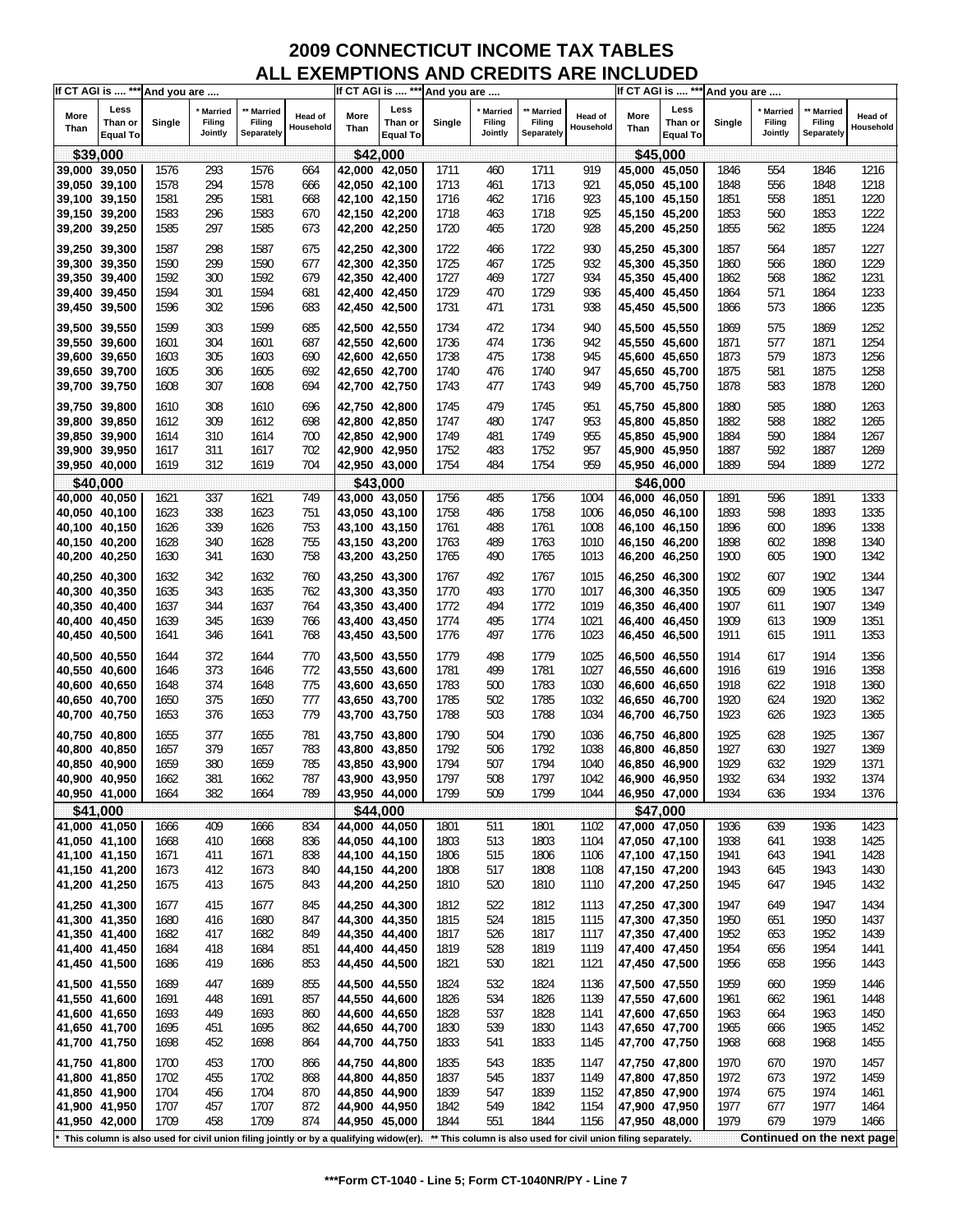| If CT AGI is  *** And you are |                                    |        |                              |                                                                                         |                             |               | If CT AGI is  *** And you are      |        |                                                                |                                    |                      |               | If CT AGI is  *** And you are      |        |                              |                                 |                      |
|-------------------------------|------------------------------------|--------|------------------------------|-----------------------------------------------------------------------------------------|-----------------------------|---------------|------------------------------------|--------|----------------------------------------------------------------|------------------------------------|----------------------|---------------|------------------------------------|--------|------------------------------|---------------------------------|----------------------|
| More<br>Than                  | Less<br>Than or<br><b>Equal To</b> | Single | Married<br>Filing<br>Jointly | ** Married<br>Filing<br>Separately                                                      | <b>Head of</b><br>Household | More<br>Than  | Less<br>Than or<br><b>Equal To</b> | Single | <b>Married</b><br>Filing<br>Jointly                            | ** Married<br>Filing<br>Separately | Head of<br>Household | More<br>Than  | Less<br>Than or<br><b>Equal To</b> | Single | Married<br>Filing<br>Jointly | Married<br>Filing<br>Separately | Head of<br>Household |
| \$48,000                      |                                    |        |                              |                                                                                         |                             |               | \$51,000                           |        |                                                                |                                    |                      |               | \$54,000                           |        |                              |                                 |                      |
| 48,000 48,050                 |                                    | 1981   | 724                          | 2003                                                                                    | 1513                        | 51,000 51,050 |                                    | 2116   | 1013                                                           | 2281                               | 1783                 | 54,000 54,050 |                                    | 2376   | 1306                         | 2501                            | 2053                 |
| 48,050 48,100                 |                                    | 1983   | 726                          | 2005                                                                                    | 1515                        | 51,050 51,100 |                                    | 2118   | 1015                                                           | 2283                               | 1785                 | 54,050 54,100 |                                    | 2379   | 1308                         | 2504                            | 2055                 |
| 48,100 48,150                 |                                    | 1986   | 728                          | 2008                                                                                    | 1518                        | 51,100 51,150 |                                    | 2121   | 1018                                                           | 2286                               | 1788                 |               | 54,100 54,150                      | 2381   | 1311                         | 2506                            | 2058                 |
| 48,150 48,200                 |                                    | 1988   | 730                          | 2010                                                                                    | 1520                        | 51,150 51,200 |                                    | 2123   | 1020                                                           | 2288                               | 1790                 |               | 54,150 54,200                      | 2383   | 1313                         | 2509                            | 2060                 |
| 48,200 48,250                 |                                    | 1990   | 732                          | 2012                                                                                    | 1522                        | 51,200 51,250 |                                    | 2125   | 1022                                                           | 2290                               | 1792                 |               | 54,200 54,250                      | 2386   | 1315                         | 2511                            | 2062                 |
| 48,250 48,300                 |                                    | 1992   | 734                          | 2015                                                                                    | 1524                        | 51,250 51,300 |                                    | 2127   | 1024                                                           | 2293                               | 1794                 | 54,250 54,300 |                                    | 2388   | 1317                         | 2514                            | 2064                 |
| 48,300 48,350                 |                                    | 1995   | 736                          | 2017                                                                                    | 1527                        | 51,300 51,350 |                                    | 2130   | 1026                                                           | 2295                               | 1797                 |               | 54,300 54,350                      | 2390   | 1320                         | 2516                            | 2067                 |
| 48,350 48,400                 |                                    | 1997   | 738                          | 2019                                                                                    | 1529                        | 51,350 51,400 |                                    | 2132   | 1029                                                           | 2298                               | 1799                 |               | 54,350 54,400                      | 2393   | 1322                         | 2519                            | 2069                 |
| 48,400 48,450                 |                                    | 1999   | 741                          | 2021                                                                                    | 1531                        | 51,400 51,450 |                                    | 2134   | 1031                                                           | 2300                               | 1801                 |               | 54,400 54,450                      | 2395   | 1324                         | 2521                            | 2071                 |
| 48,450 48,500                 |                                    | 2001   | 743                          | 2024                                                                                    | 1533                        | 51,450 51,500 |                                    | 2136   | 1033                                                           | 2303                               | 1803                 |               | 54,450 54,500                      | 2398   | 1326                         | 2524                            | 2073                 |
| 48,500 48,550                 |                                    | 2004   | 745                          | 2048                                                                                    | 1536                        | 51,500 51,550 |                                    | 2139   | 1047                                                           | 2329                               | 1806                 |               | 54,500 54,550                      | 2425   | 1329                         | 2526                            | 2076                 |
| 48,550 48,600                 |                                    | 2006   | 747                          | 2050                                                                                    | 1538                        | 51,550 51,600 |                                    | 2141   | 1049                                                           | 2331                               | 1808                 |               | 54,550 54,600                      | 2428   | 1331                         | 2529                            | 2078                 |
| 48,600 48,650                 |                                    | 2008   | 749                          | 2053                                                                                    | 1540                        | 51,600 51,650 |                                    | 2143   | 1051                                                           | 2334                               | 1810                 |               | 54,600 54,650                      | 2430   | 1333                         | 2531                            | 2080                 |
| 48,650 48,700                 |                                    | 2010   | 751                          | 2055                                                                                    | 1542                        | 51,650 51,700 |                                    | 2145   | 1054                                                           | 2336                               | 1812                 |               | 54,650 54,700                      | 2432   | 1335                         | 2534                            | 2082                 |
| 48,700 48,750                 |                                    | 2013   | 753                          | 2057                                                                                    | 1545                        | 51,700 51,750 |                                    | 2148   | 1056                                                           | 2339                               | 1815                 |               | 54,700 54,750                      | 2435   | 1338                         | 2536                            | 2085                 |
| 48,750 48,800                 |                                    | 2015   | 755                          | 2060                                                                                    | 1547                        | 51,750 51,800 |                                    | 2150   | 1058                                                           | 2341                               | 1817                 | 54,750 54,800 |                                    | 2437   | 1340                         | 2539                            | 2087                 |
| 48,800 48,850                 |                                    | 2017   | 758                          | 2062                                                                                    | 1549                        | 51,800 51,850 |                                    | 2152   | 1060                                                           | 2343                               | 1819                 |               | 54.800 54.850                      | 2440   | 1342                         | 2541                            | 2089                 |
| 48,850 48,900                 |                                    | 2019   | 760                          | 2064                                                                                    | 1551                        | 51,850 51,900 |                                    | 2154   | 1062                                                           | 2346                               | 1821                 |               | 54,850 54,900                      | 2442   | 1344                         | 2544                            | 2091                 |
| 48,900 48,950                 |                                    | 2022   | 762                          | 2067                                                                                    | 1554                        | 51,900 51,950 |                                    | 2157   | 1065                                                           | 2348                               | 1824                 |               | 54,900 54,950                      | 2444   | 1347                         | 2546                            | 2094                 |
| 48,950 49,000                 |                                    | 2024   | 764                          | 2069                                                                                    | 1556                        | 51,950 52,000 |                                    | 2159   | 1067                                                           | 2351                               | 1826                 |               | 54,950 55,000                      | 2447   | 1349                         | 2549                            | 2096                 |
|                               | \$49,000                           |        |                              |                                                                                         |                             |               | \$52,000                           |        |                                                                |                                    |                      |               | \$55,000                           |        |                              |                                 |                      |
| 49,000 49,050                 |                                    | 2026   | 809                          | 2094                                                                                    | 1603                        | 52,000 52,050 |                                    | 2185   | 1126                                                           | 2377                               | 1873                 | 55,000 55,050 |                                    | 2475   | 1396                         | 2551                            | 2143                 |
| 49,050 49,100                 |                                    | 2028   | 811                          | 2096                                                                                    | 1605                        | 52,050 52,100 |                                    | 2187   | 1128                                                           | 2380                               | 1875                 | 55,050 55,100 |                                    | 2477   | 1398                         | 2554                            | 2145                 |
| 49,100 49,150                 |                                    | 2031   | 813                          | 2098                                                                                    | 1608                        | 52,100 52,150 |                                    | 2190   | 1131                                                           | 2382                               | 1878                 |               | 55,100 55,150                      | 2480   | 1401                         | 2556                            | 2148                 |
| 49,150 49,200                 |                                    | 2033   | 815                          | 2101                                                                                    | 1610                        | 52,150 52,200 |                                    | 2192   | 1133                                                           | 2385                               | 1880                 |               | 55,150 55,200                      | 2482   | 1403                         | 2559                            | 2150                 |
| 49,200 49,250                 |                                    | 2035   | 817                          | 2103                                                                                    | 1612                        | 52,200 52,250 |                                    | 2194   | 1135                                                           | 2387                               | 1882                 | 55,200 55,250 |                                    | 2484   | 1405                         | 2561                            | 2152                 |
| 49,250 49,300                 |                                    | 2037   | 819                          | 2105                                                                                    | 1614                        | 52,250 52,300 |                                    | 2197   | 1137                                                           | 2390                               | 1884                 |               | 55,250 55,300                      | 2487   | 1407                         | 2564                            | 2154                 |
| 49,300 49,350                 |                                    | 2040   | 821                          | 2108                                                                                    | 1617                        | 52,300 52,350 |                                    | 2199   | 1140                                                           | 2392                               | 1887                 | 55,300 55,350 |                                    | 2489   | 1410                         | 2566                            | 2157                 |
| 49,350 49,400                 |                                    | 2042   | 823                          | 2110                                                                                    | 1619                        | 52,350 52,400 |                                    | 2201   | 1142                                                           | 2395                               | 1889                 |               | 55,350 55,400                      | 2492   | 1412                         | 2569                            | 2159                 |
| 49,400 49,450                 |                                    | 2044   | 826                          | 2112                                                                                    | 1621                        | 52,400 52,450 |                                    | 2203   | 1144                                                           | 2397                               | 1891                 |               | 55,400 55,450                      | 2494   | 1414                         | 2571                            | 2161                 |
| 49,450 49,500                 |                                    | 2046   | 828                          | 2115                                                                                    | 1623                        | 52,450 52,500 |                                    | 2206   | 1146                                                           | 2400                               | 1893                 |               | 55,450 55,500                      | 2497   | 1416                         | 2574                            | 2163                 |
| 49,500 49,550                 |                                    | 2049   | 830                          | 2140                                                                                    | 1626                        | 52,500 52,550 |                                    | 2232   | 1149                                                           | 2426                               | 1896                 | 55,500 55,550 |                                    | 2525   | 1419                         | 2576                            | 2166                 |
| 49,550 49,600                 |                                    | 2051   | 832                          | 2142                                                                                    | 1628                        | 52,550 52,600 |                                    | 2234   | 1151                                                           | 2429                               | 1898                 | 55,550 55,600 |                                    | 2527   | 1421                         | 2579                            | 2168                 |
| 49,600 49,650                 |                                    | 2053   | 834                          | 2144                                                                                    | 1630                        | 52,600 52,650 |                                    | 2237   | 1153                                                           | 2431                               | 1900                 |               | 55,600 55,650                      | 2530   | 1423                         | 2581                            | 2170                 |
| 49,650 49,700                 |                                    | 2055   | 836                          | 2147                                                                                    | 1632                        | 52,650 52,700 |                                    | 2239   | 1155                                                           | 2434                               | 1902                 |               | 55,650 55,700                      | 2532   | 1425                         | 2584                            | 2172                 |
| 49,700 49,750                 |                                    | 2058   | 838                          | 2149                                                                                    | 1635                        | 52,700 52,750 |                                    | 2241   | 1158                                                           | 2436                               | 1905                 |               | 55,700 55,750                      | 2535   | 1428                         | 2586                            | 2175                 |
| 49,750 49,800                 |                                    | 2060   | 840                          | 2151                                                                                    | 1637                        | 52,750 52,800 |                                    | 2244   | 1160                                                           | 2439                               | 1907                 |               | 55,750 55,800                      | 2537   | 1430                         | 2589                            | 2177                 |
| 49,800 49,850                 |                                    | 2062   | 843                          | 2154                                                                                    | 1639                        | 52,800 52,850 |                                    | 2246   | 1162                                                           | 2441                               | 1909                 |               | 55,800 55,850                      | 2539   | 1432                         | 2591                            | 2179                 |
| 49,850 49,900                 |                                    | 2064   | 845                          | 2156                                                                                    | 1641                        | 52,850 52,900 |                                    | 2248   | 1164                                                           | 2444                               | 1911                 |               | 55,850 55,900                      | 2542   | 1434                         | 2594                            | 2181                 |
| 49,900 49,950                 |                                    | 2067   | 847                          | 2158                                                                                    | 1644                        | 52,900 52,950 |                                    | 2251   | 1167                                                           | 2446                               | 1914                 | 55,900 55,950 |                                    | 2544   | 1437                         | 2596                            | 2184                 |
| 49,950 50,000                 |                                    | 2069   | 849                          | 2161                                                                                    | 1646                        | 52,950 53,000 |                                    | 2253   | 1169                                                           | 2449                               | 1916                 | 55,950 56,000 |                                    | 2547   | 1439                         | 2599                            | 2186                 |
| \$50,000                      |                                    |        |                              |                                                                                         |                             |               | \$53,000                           |        |                                                                |                                    |                      |               | \$56,000                           |        |                              |                                 |                      |
| 50,000 50,050                 |                                    | 2071   | 904                          | 2186                                                                                    | 1693                        | 53,000 53,050 |                                    | 2280   | 1216                                                           | 2451                               | 1963                 |               | 56,000 56,050                      | 2575   | 1486                         | 2601                            | 2233                 |
| 50,050 50,100                 |                                    | 2073   | 906                          | 2189                                                                                    | 1695                        | 53,050 53,100 |                                    | 2282   | 1218                                                           | 2454                               | 1965                 |               | 56,050 56,100                      | 2578   | 1488                         | 2604                            | 2235                 |
| 50,100 50,150                 |                                    | 2076   | 908                          | 2191                                                                                    | 1698                        | 53,100 53,150 |                                    | 2284   | 1221                                                           | 2456                               | 1968                 |               | 56,100 56,150                      | 2580   | 1491                         | 2606                            | 2238                 |
| 50,150 50,200                 |                                    | 2078   | 911                          | 2193                                                                                    | 1700                        | 53,150 53,200 |                                    | 2287   | 1223                                                           | 2459                               | 1970                 |               | 56,150 56,200                      | 2583   | 1493                         | 2609                            | 2240                 |
| 50,200 50,250                 |                                    | 2080   | 913                          | 2196                                                                                    | 1702                        | 53,200 53,250 |                                    | 2289   | 1225                                                           | 2461                               | 1972                 |               | 56,200 56,250                      | 2585   | 1495                         | 2611                            | 2242                 |
| 50,250 50,300                 |                                    | 2082   | 915                          | 2198                                                                                    | 1704                        | 53,250 53,300 |                                    | 2291   | 1227                                                           | 2464                               | 1974                 |               | 56,250 56,300                      | 2588   | 1497                         | 2614                            | 2244                 |
| 50,300 50,350                 |                                    | 2085   | 917                          | 2200                                                                                    | 1707                        | 53,300 53,350 |                                    | 2294   | 1230                                                           | 2466                               | 1977                 |               | 56,300 56,350                      | 2590   | 1500                         | 2616                            | 2247                 |
| 50,350 50,400                 |                                    | 2087   | 919                          | 2203                                                                                    | 1709                        | 53,350 53,400 |                                    | 2296   | 1232                                                           | 2469                               | 1979                 | 56,350 56,400 |                                    | 2593   | 1502                         | 2619                            | 2249                 |
| 50,400 50,450                 |                                    | 2089   | 921                          | 2205                                                                                    | 1711                        | 53,400 53,450 |                                    | 2298   | 1234                                                           | 2471                               | 1981                 |               | 56,400 56,450                      | 2595   | 1504                         | 2621                            | 2251                 |
| 50,450 50,500                 |                                    | 2091   | 923                          | 2208                                                                                    | 1713                        | 53,450 53,500 |                                    | 2301   | 1236                                                           | 2474                               | 1983                 |               | 56,450 56,500                      | 2598   | 1506                         | 2624                            | 2253                 |
| 50,500 50,550                 |                                    | 2094   | 936                          | 2233                                                                                    | 1716                        | 53,500 53,550 |                                    | 2328   | 1239                                                           | 2476                               | 1986                 | 56,500 56,550 |                                    | 2626   | 1509                         | 2626                            | 2256                 |
| 50,550 50,600                 |                                    | 2096   | 939                          | 2236                                                                                    | 1718                        | 53,550 53,600 |                                    | 2330   | 1241                                                           | 2479                               | 1988                 |               | 56,550 56,600                      | 2629   | 1511                         | 2629                            | 2258                 |
| 50,600 50,650                 |                                    | 2098   | 941                          | 2238                                                                                    | 1720                        | 53,600 53,650 |                                    | 2332   | 1243                                                           | 2481                               | 1990                 |               | 56,600 56,650                      | 2631   | 1513                         | 2631                            | 2260                 |
| 50,650 50,700                 |                                    | 2100   | 943                          | 2240                                                                                    | 1722                        | 53,650 53,700 |                                    | 2335   | 1245                                                           | 2484                               | 1992                 |               | 56,650 56,700                      | 2634   | 1515                         | 2634                            | 2262                 |
| 50,700 50,750                 |                                    | 2103   | 945                          | 2243                                                                                    | 1725                        | 53,700 53,750 |                                    | 2337   | 1248                                                           | 2486                               | 1995                 | 56,700 56,750 |                                    | 2636   | 1518                         | 2636                            | 2265                 |
| 50,750 50,800                 |                                    | 2105   | 947                          | 2245                                                                                    | 1727                        | 53,750 53,800 |                                    | 2339   | 1250                                                           | 2489                               | 1997                 |               | 56,750 56,800                      | 2639   | 1520                         | 2639                            | 2267                 |
| 50,800 50,850                 |                                    | 2107   | 949                          | 2248                                                                                    | 1729                        | 53,800 53,850 |                                    | 2342   | 1252                                                           | 2491                               | 1999                 |               | 56,800 56,850                      | 2641   | 1522                         | 2641                            | 2269                 |
| 50,850 50,900                 |                                    | 2109   | 952                          | 2250                                                                                    | 1731                        | 53,850 53,900 |                                    | 2344   | 1254                                                           | 2494                               | 2001                 |               | 56,850 56,900                      | 2644   | 1524                         | 2644                            | 2271                 |
| 50,900 50,950                 |                                    | 2112   | 954                          | 2252                                                                                    | 1734                        | 53,900 53,950 |                                    | 2346   | 1257                                                           | 2496                               | 2004                 | 56,900 56,950 |                                    | 2646   | 1527                         | 2646                            | 2274                 |
| 50,950 51,000                 |                                    | 2114   | 956                          | 2255                                                                                    | 1736                        | 53,950 54,000 |                                    | 2349   | 1259                                                           | 2499                               | 2006                 | 56,950 57,000 |                                    | 2649   | 1529                         | 2649                            | 2276                 |
|                               |                                    |        |                              | * This column is also used for civil union filing jointly or by a qualifying widow(er). |                             |               |                                    |        | ** This column is also used for civil union filing separately. |                                    |                      |               |                                    |        |                              | Continued on the next page      |                      |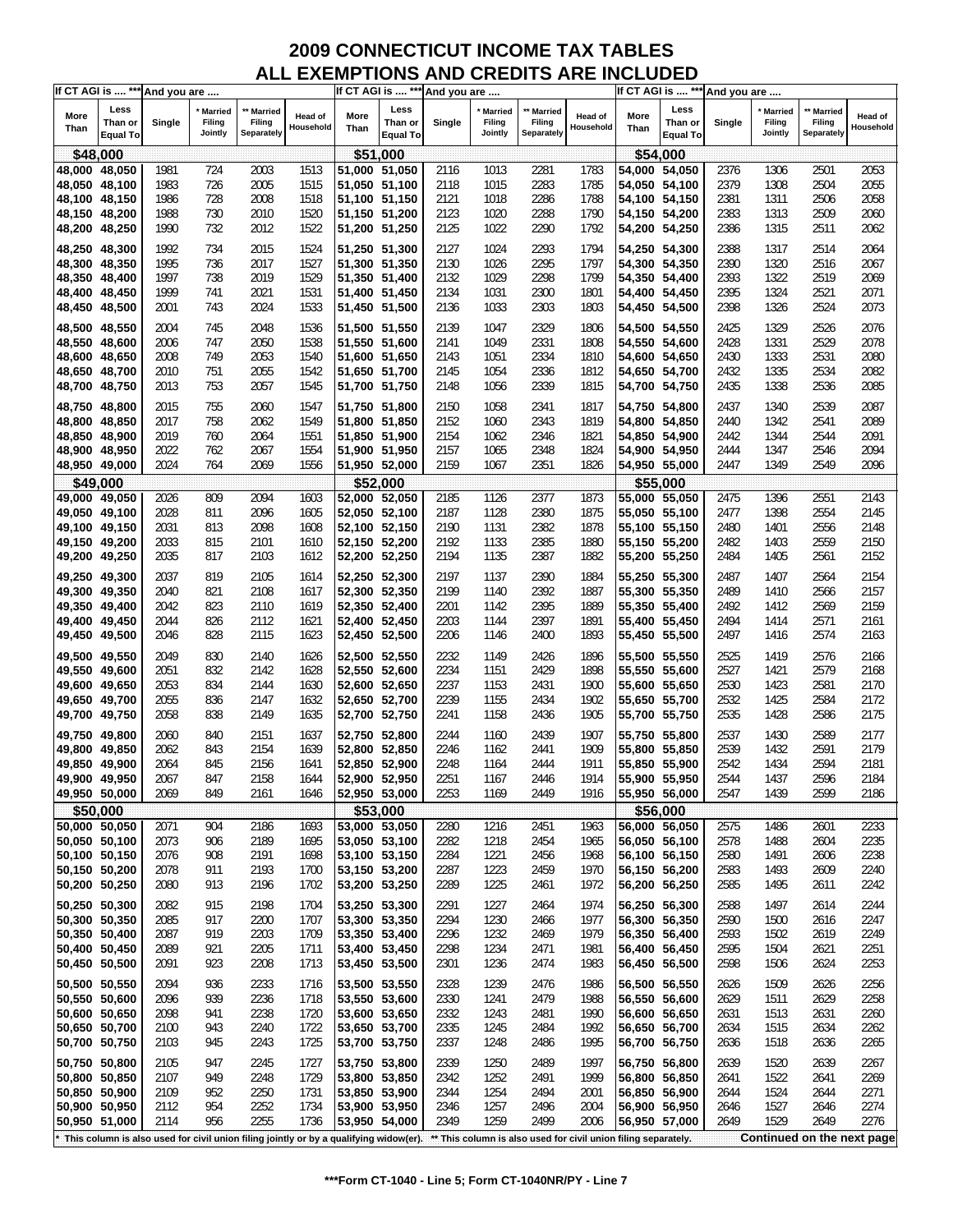|               |                            | If CT AGI is  *** And you are |                   |                                                                                                                                                      |                |               | If CT AGI is  *** And you are |        |                     |                      |           |                                | If CT AGI is  *** And you are |        |                          |                            |           |
|---------------|----------------------------|-------------------------------|-------------------|------------------------------------------------------------------------------------------------------------------------------------------------------|----------------|---------------|-------------------------------|--------|---------------------|----------------------|-----------|--------------------------------|-------------------------------|--------|--------------------------|----------------------------|-----------|
| More          | Less                       |                               | Married<br>Filing | ** Married<br>Filing                                                                                                                                 | <b>Head of</b> | More          | Less                          |        | * Married<br>Filing | ** Married<br>Filing | Head of   | More                           | Less                          |        | <b>Married</b><br>Filing | * Married<br>Filing        | Head of   |
| Than          | Than or<br><b>Equal To</b> | Single                        | Jointly           | Separately                                                                                                                                           | Household      | Than          | Than or<br>Equal To           | Single | Jointly             | Separately           | Household | Than                           | Than or<br><b>Equal To</b>    | Single | Jointly                  | Separately                 | Household |
| \$57,000      |                            |                               |                   |                                                                                                                                                      |                |               | \$60,000                      |        |                     |                      |           |                                | \$63,000                      |        |                          |                            |           |
| 57,000 57,050 |                            | 2651                          | 1576              | 2651                                                                                                                                                 | 2278           | 60,000 60,050 |                               | 2801   | 1846                | 2801                 | 2413      |                                | 63,000 63,050                 | 2951   | 2116                     | 2951                       | 2548      |
| 57,050 57,100 |                            | 2654                          | 1578              | 2654                                                                                                                                                 | 2280           | 60,050 60,100 |                               | 2804   | 1848                | 2804                 | 2415      |                                | 63,050 63,100                 | 2954   | 2118                     | 2954                       | 2550      |
| 57,100 57,150 |                            | 2656                          | 1581              | 2656                                                                                                                                                 | 2283           | 60,100 60,150 |                               | 2806   | 1851                | 2806                 | 2418      | 63,100 63,150                  |                               | 2956   | 2121                     | 2956                       | 2553      |
| 57,150 57,200 |                            | 2659                          | 1583              | 2659                                                                                                                                                 | 2285           | 60,150 60,200 |                               | 2809   | 1853                | 2809                 | 2420      |                                | 63,150 63,200                 | 2959   | 2123                     | 2959                       | 2555      |
| 57,200 57,250 |                            | 2661                          | 1585              | 2661                                                                                                                                                 | 2287           | 60,200 60,250 |                               | 2811   | 1855                | 2811                 | 2422      |                                | 63,200 63,250                 | 2961   | 2125                     | 2961                       | 2557      |
| 57,250 57,300 |                            | 2664                          | 1587              | 2664                                                                                                                                                 | 2289           | 60,250 60,300 |                               | 2814   | 1857                | 2814                 | 2424      |                                | 63,250 63,300                 | 2964   | 2127                     | 2964                       | 2559      |
| 57,300 57,350 |                            | 2666                          | 1590              | 2666                                                                                                                                                 | 2292           | 60,300 60,350 |                               | 2816   | 1860                | 2816                 | 2427      | 63,300 63,350                  |                               | 2966   | 2130                     | 2966                       | 2562      |
| 57,350 57,400 |                            |                               | 1592              |                                                                                                                                                      | 2294           |               |                               |        | 1862                | 2819                 | 2429      | 63,350 63,400                  |                               | 2969   | 2132                     |                            | 2564      |
|               |                            | 2669                          |                   | 2669                                                                                                                                                 |                | 60,350 60,400 |                               | 2819   |                     |                      |           |                                |                               |        |                          | 2969                       |           |
| 57,400 57,450 |                            | 2671                          | 1594              | 2671                                                                                                                                                 | 2296           | 60,400 60,450 |                               | 2821   | 1864                | 2821                 | 2431      |                                | 63,400 63,450                 | 2971   | 2134                     | 2971                       | 2566      |
| 57,450 57,500 |                            | 2674                          | 1596              | 2674                                                                                                                                                 | 2298           | 60,450 60,500 |                               | 2824   | 1866                | 2824                 | 2433      |                                | 63,450 63,500                 | 2974   | 2136                     | 2974                       | 2568      |
| 57,500 57,550 |                            | 2676                          | 1599              | 2676                                                                                                                                                 | 2301           | 60,500 60,550 |                               | 2826   | 1869                | 2826                 | 2436      | 63,500 63,550                  |                               | 2976   | 2139                     | 2976                       | 2571      |
| 57,550 57,600 |                            | 2679                          | 1601              | 2679                                                                                                                                                 | 2303           | 60,550 60,600 |                               | 2829   | 1871                | 2829                 | 2438      |                                | 63,550 63,600                 | 2979   | 2141                     | 2979                       | 2573      |
| 57,600 57,650 |                            | 2681                          | 1603              | 2681                                                                                                                                                 | 2305           | 60,600 60,650 |                               | 2831   | 1873                | 2831                 | 2440      | 63,600 63,650                  |                               | 2981   | 2143                     | 2981                       | 2575      |
| 57,650 57,700 |                            | 2684                          | 1605              | 2684                                                                                                                                                 | 2307           | 60,650 60,700 |                               | 2834   | 1875                | 2834                 | 2442      |                                | 63,650 63,700                 | 2984   | 2145                     | 2984                       | 2577      |
| 57,700 57,750 |                            | 2686                          | 1608              | 2686                                                                                                                                                 | 2310           | 60,700 60,750 |                               | 2836   | 1878                | 2836                 | 2445      |                                | 63,700 63,750                 | 2986   | 2148                     | 2986                       | 2580      |
|               |                            |                               |                   |                                                                                                                                                      |                |               |                               |        |                     |                      |           |                                |                               |        |                          |                            |           |
| 57,750 57,800 |                            | 2689                          | 1610              | 2689                                                                                                                                                 | 2312           | 60,750 60,800 |                               | 2839   | 1880                | 2839                 | 2447      |                                | 63,750 63,800                 | 2989   | 2150                     | 2989                       | 2582      |
| 57,800 57,850 |                            | 2691                          | 1612              | 2691                                                                                                                                                 | 2314           | 60,800 60,850 |                               | 2841   | 1882                | 2841                 | 2449      |                                | 63,800 63,850                 | 2991   | 2152                     | 2991                       | 2584      |
| 57,850 57,900 |                            | 2694                          | 1614              | 2694                                                                                                                                                 | 2316           | 60,850 60,900 |                               | 2844   | 1884                | 2844                 | 2451      | 63,850 63,900                  |                               | 2994   | 2154                     | 2994                       | 2586      |
| 57,900 57,950 |                            | 2696                          | 1617              | 2696                                                                                                                                                 | 2319           | 60,900 60,950 |                               | 2846   | 1887                | 2846                 | 2454      |                                | 63,900 63,950                 | 2996   | 2157                     | 2996                       | 2589      |
| 57,950 58,000 |                            | 2699                          | 1619              | 2699                                                                                                                                                 | 2321           | 60,950 61,000 |                               | 2849   | 1889                | 2849                 | 2456      |                                | 63,950 64,000                 | 2999   | 2159                     | 2999                       | 2591      |
|               | \$58,000                   |                               |                   |                                                                                                                                                      |                |               | \$61,000                      |        |                     |                      |           |                                | \$64.000                      |        |                          |                            |           |
| 58,000 58,050 |                            | 2701                          | 1666              | 2701                                                                                                                                                 | 2323           | 61,000 61,050 |                               | 2851   | 1936                | 2851                 | 2458      | 64.000 64.050                  |                               | 3001   | 2206                     | 3001                       | 2593      |
| 58,050 58,100 |                            | 2704                          | 1668              | 2704                                                                                                                                                 | 2325           | 61,050 61,100 |                               | 2854   | 1938                | 2854                 | 2460      |                                | 64,050 64,100                 | 3004   | 2208                     | 3004                       | 2595      |
| 58,100 58,150 |                            | 2706                          | 1671              | 2706                                                                                                                                                 | 2328           | 61,100 61,150 |                               | 2856   | 1941                | 2856                 | 2463      |                                | 64,100 64,150                 | 3006   | 2211                     | 3006                       | 2598      |
| 58,150 58,200 |                            | 2709                          | 1673              | 2709                                                                                                                                                 | 2330           | 61,150 61,200 |                               | 2859   | 1943                | 2859                 | 2465      |                                | 64,150 64,200                 | 3009   | 2213                     | 3009                       | 2600      |
| 58,200 58,250 |                            | 2711                          | 1675              | 2711                                                                                                                                                 | 2332           | 61,200 61,250 |                               | 2861   | 1945                | 2861                 | 2467      | 64,200 64,250                  |                               | 3011   | 2215                     | 3011                       | 2602      |
|               |                            |                               |                   |                                                                                                                                                      |                |               |                               |        |                     |                      |           |                                |                               |        |                          |                            |           |
| 58,250 58,300 |                            | 2714                          | 1677              | 2714                                                                                                                                                 | 2334           | 61,250 61,300 |                               | 2864   | 1947                | 2864                 | 2469      |                                | 64,250 64,300                 | 3014   | 2217                     | 3014                       | 2604      |
| 58,300 58,350 |                            | 2716                          | 1680              | 2716                                                                                                                                                 | 2337           | 61,300 61,350 |                               | 2866   | 1950                | 2866                 | 2472      |                                | 64,300 64,350                 | 3016   | 2220                     | 3016                       | 2607      |
| 58,350 58,400 |                            | 2719                          | 1682              | 2719                                                                                                                                                 | 2339           | 61,350 61,400 |                               | 2869   | 1952                | 2869                 | 2474      | 64,350 64,400                  |                               | 3019   | 2222                     | 3019                       | 2609      |
| 58,400 58,450 |                            | 2721                          | 1684              | 2721                                                                                                                                                 | 2341           | 61,400 61,450 |                               | 2871   | 1954                | 2871                 | 2476      |                                | 64,400 64,450                 | 3021   | 2224                     | 3021                       | 2611      |
| 58,450 58,500 |                            | 2724                          | 1686              | 2724                                                                                                                                                 | 2343           | 61,450 61,500 |                               | 2874   | 1956                | 2874                 | 2478      |                                | 64,450 64,500                 | 3024   | 2226                     | 3024                       | 2613      |
| 58,500 58,550 |                            | 2726                          | 1689              | 2726                                                                                                                                                 | 2346           | 61,500 61,550 |                               | 2876   | 1959                | 2876                 | 2481      | 64,500 64,550                  |                               | 3026   | 2229                     | 3026                       | 2616      |
| 58,550 58,600 |                            | 2729                          | 1691              | 2729                                                                                                                                                 | 2348           | 61,550 61,600 |                               | 2879   | 1961                | 2879                 | 2483      | 64,550 64,600                  |                               | 3029   | 2231                     | 3029                       | 2618      |
| 58,600 58,650 |                            | 2731                          | 1693              | 2731                                                                                                                                                 | 2350           | 61,600 61,650 |                               | 2881   | 1963                | 2881                 | 2485      | 64,600 64,650                  |                               | 3031   | 2233                     | 3031                       | 2620      |
| 58,650 58,700 |                            | 2734                          | 1695              | 2734                                                                                                                                                 | 2352           | 61,650 61,700 |                               | 2884   | 1965                | 2884                 | 2487      |                                | 64,650 64,700                 | 3034   | 2235                     | 3034                       | 2622      |
| 58,700 58,750 |                            | 2736                          | 1698              | 2736                                                                                                                                                 | 2355           | 61,700 61,750 |                               | 2886   | 1968                | 2886                 | 2490      |                                | 64,700 64,750                 | 3036   | 2238                     | 3036                       | 2625      |
|               |                            |                               |                   |                                                                                                                                                      |                |               |                               |        |                     |                      |           |                                |                               |        |                          |                            |           |
| 58,750 58,800 |                            | 2739                          | 1700              | 2739                                                                                                                                                 | 2357           | 61,750 61,800 |                               | 2889   | 1970                | 2889                 | 2492      |                                | 64,750 64,800                 | 3039   | 2240                     | 3039                       | 2627      |
| 58,800 58,850 |                            | 2741                          | 1702              | 2741                                                                                                                                                 | 2359           | 61,800 61,850 |                               | 2891   | 1972                | 2891                 | 2494      |                                | 64,800 64,850                 | 3041   | 2242                     | 3041                       | 2629      |
| 58,850 58,900 |                            | 2744                          | 1704              | 2744                                                                                                                                                 | 2361           | 61,850 61,900 |                               | 2894   | 1974                | 2894                 | 2496      | 64,850 64,900                  |                               | 3044   | 2244                     | 3044                       | 2631      |
| 58,900 58,950 |                            | 2746                          | 1707              | 2746                                                                                                                                                 | 2364           | 61,900 61,950 |                               | 2896   | 1977                | 2896                 | 2499      | 64,900 64,950                  |                               | 3046   | 2247                     | 3046                       | 2634      |
| 58,950 59,000 |                            | 2749                          | 1709              | 2749                                                                                                                                                 | 2366           | 61,950 62,000 |                               | 2899   | 1979                | 2899                 | 2501      | 64,950 65,000                  |                               | 3049   | 2249                     | 3049                       | 2636      |
|               | \$59,000                   |                               |                   |                                                                                                                                                      |                |               | \$62,000                      |        |                     |                      |           |                                | \$65,000                      |        |                          |                            |           |
| 59,000 59,050 |                            | 2751                          | 1756              | 2751                                                                                                                                                 | 2368           | 62,000 62,050 |                               | 2901   | 2026                | 2901                 | 2503      | 65,000 65,050                  |                               | 3051   | 2296                     | 3051                       | 2638      |
| 59,050 59,100 |                            | 2754                          | 1758              | 2754                                                                                                                                                 | 2370           | 62,050 62,100 |                               | 2904   | 2028                | 2904                 | 2505      | 65,050 65,100                  |                               | 3054   | 2298                     | 3054                       | 2640      |
| 59,100 59,150 |                            | 2756                          | 1761              | 2756                                                                                                                                                 | 2373           | 62,100 62,150 |                               | 2906   | 2031                | 2906                 | 2508      | 65,100 65,150                  |                               | 3056   | 2301                     | 3056                       | 2643      |
| 59,150 59,200 |                            | 2759                          | 1763              | 2759                                                                                                                                                 | 2375           | 62,150 62,200 |                               | 2909   | 2033                | 2909                 | 2510      | 65,150 65,200                  |                               | 3059   | 2303                     | 3059                       | 2645      |
| 59,200 59,250 |                            | 2761                          | 1765              | 2761                                                                                                                                                 | 2377           | 62,200 62,250 |                               | 2911   | 2035                | 2911                 | 2512      | 65,200 65,250                  |                               | 3061   | 2305                     | 3061                       | 2647      |
|               |                            |                               |                   |                                                                                                                                                      |                |               |                               |        |                     |                      |           |                                |                               |        |                          |                            |           |
| 59,250 59,300 |                            | 2764                          | 1767<br>1770      | 2764                                                                                                                                                 | 2379           | 62,250 62,300 |                               | 2914   | 2037<br>2040        | 2914<br>2916         | 2514      | 65,250 65,300<br>65,300 65,350 |                               | 3064   | 2307<br>2310             | 3064                       | 2649      |
| 59,300 59,350 |                            | 2766                          |                   | 2766                                                                                                                                                 | 2382           | 62,300 62,350 |                               | 2916   |                     |                      | 2517      |                                |                               | 3066   |                          | 3066                       | 2652      |
| 59,350 59,400 |                            | 2769                          | 1772              | 2769                                                                                                                                                 | 2384           | 62,350 62,400 |                               | 2919   | 2042                | 2919                 | 2519      | 65,350 65,400                  |                               | 3069   | 2312                     | 3069                       | 2654      |
| 59,400 59,450 |                            | 2771                          | 1774              | 2771                                                                                                                                                 | 2386           | 62,400 62,450 |                               | 2921   | 2044                | 2921                 | 2521      | 65,400 65,450                  |                               | 3071   | 2314                     | 3071                       | 2656      |
| 59,450 59,500 |                            | 2774                          | 1776              | 2774                                                                                                                                                 | 2388           | 62,450 62,500 |                               | 2924   | 2046                | 2924                 | 2523      | 65,450 65,500                  |                               | 3074   | 2316                     | 3074                       | 2658      |
| 59,500 59,550 |                            | 2776                          | 1779              | 2776                                                                                                                                                 | 2391           | 62,500 62,550 |                               | 2926   | 2049                | 2926                 | 2526      | 65,500 65,550                  |                               | 3076   | 2319                     | 3076                       | 2661      |
| 59,550 59,600 |                            | 2779                          | 1781              | 2779                                                                                                                                                 | 2393           | 62,550 62,600 |                               | 2929   | 2051                | 2929                 | 2528      | 65,550 65,600                  |                               | 3079   | 2321                     | 3079                       | 2663      |
| 59,600 59,650 |                            | 2781                          | 1783              | 2781                                                                                                                                                 | 2395           | 62,600 62,650 |                               | 2931   | 2053                | 2931                 | 2530      | 65,600 65,650                  |                               | 3081   | 2323                     | 3081                       | 2665      |
| 59,650 59,700 |                            | 2784                          | 1785              | 2784                                                                                                                                                 | 2397           | 62,650 62,700 |                               | 2934   | 2055                | 2934                 | 2532      | 65,650 65,700                  |                               | 3084   | 2325                     | 3084                       | 2667      |
| 59,700 59,750 |                            | 2786                          | 1788              | 2786                                                                                                                                                 | 2400           | 62,700 62,750 |                               | 2936   | 2058                | 2936                 | 2535      | 65,700 65,750                  |                               | 3086   | 2328                     | 3086                       | 2670      |
|               |                            |                               |                   |                                                                                                                                                      |                |               |                               |        |                     |                      |           |                                |                               |        |                          |                            |           |
| 59,750 59,800 |                            | 2789                          | 1790              | 2789                                                                                                                                                 | 2402           | 62,750 62,800 |                               | 2939   | 2060                | 2939                 | 2537      |                                | 65,750 65,800                 | 3089   | 2330                     | 3089                       | 2672      |
| 59,800 59,850 |                            | 2791                          | 1792              | 2791                                                                                                                                                 | 2404           | 62,800 62,850 |                               | 2941   | 2062                | 2941                 | 2539      | 65,800 65,850                  |                               | 3091   | 2332                     | 3091                       | 2674      |
| 59,850 59,900 |                            | 2794                          | 1794              | 2794                                                                                                                                                 | 2406           | 62,850 62,900 |                               | 2944   | 2064                | 2944                 | 2541      | 65,850 65,900                  |                               | 3094   | 2334                     | 3094                       | 2676      |
| 59,900 59,950 |                            | 2796                          | 1797              | 2796                                                                                                                                                 | 2409           | 62,900 62,950 |                               | 2946   | 2067                | 2946                 | 2544      | 65,900 65,950                  |                               | 3096   | 2337                     | 3096                       | 2679      |
| 59,950 60,000 |                            | 2799                          | 1799              | 2799                                                                                                                                                 | 2411           | 62,950 63,000 |                               | 2949   | 2069                | 2949                 | 2546      | 65,950 66,000                  |                               | 3099   | 2339                     | 3099                       | 2681      |
|               |                            |                               |                   | This column is also used for civil union filing jointly or by a qualifying widow(er). ** This column is also used for civil union filing separately. |                |               |                               |        |                     |                      |           |                                |                               |        |                          | Continued on the next page |           |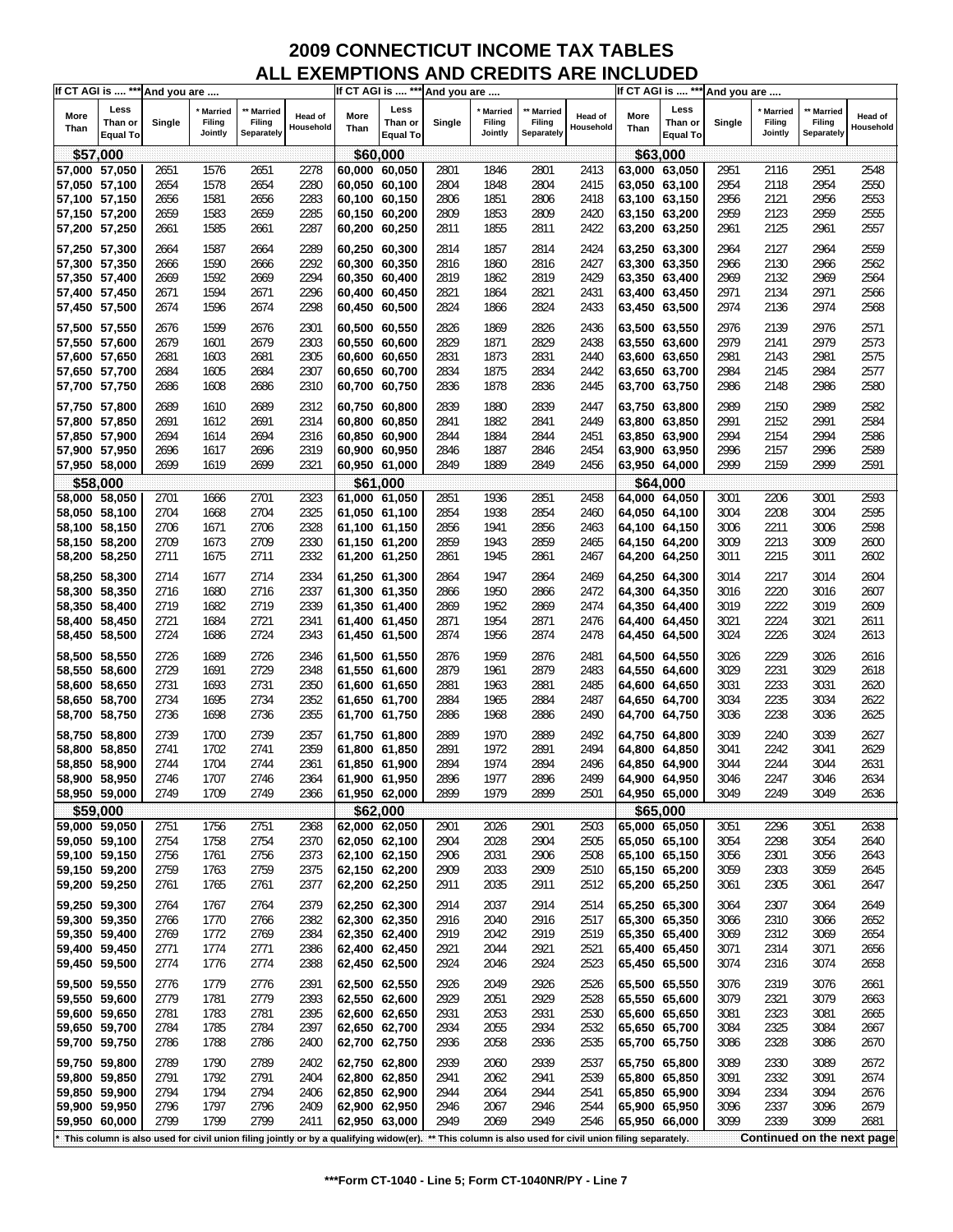| If CT AGI is  *** And you are  |                 |        |                |                                                                                       |                      |                                | If CT AGI is  *** And you are |        |         |            |                                                                |                                | If CT AGI is  *** And you are |              |                |                            |                      |
|--------------------------------|-----------------|--------|----------------|---------------------------------------------------------------------------------------|----------------------|--------------------------------|-------------------------------|--------|---------|------------|----------------------------------------------------------------|--------------------------------|-------------------------------|--------------|----------------|----------------------------|----------------------|
|                                | Less            |        | <b>Married</b> | ** Married                                                                            |                      |                                | Less                          |        | Married | * Married  |                                                                |                                | Less                          |              | <b>Married</b> | Married                    |                      |
| More                           | Than or         | Single | <b>Filing</b>  | Filing                                                                                | Head of<br>Household | More<br>Than                   | Than or                       | Single | Filing  | Filing     | Head of<br>Household                                           | More<br>Than                   | Than or                       | Single       | Filing         | Filing                     | Head of<br>Household |
| Than                           | <b>Equal To</b> |        | Jointly        | Separately                                                                            |                      |                                | <b>Equal To</b>               |        | Jointly | Separately |                                                                |                                | <b>Equal To</b>               |              | Jointly        | Separately                 |                      |
| \$66,000                       |                 |        |                |                                                                                       |                      |                                | \$69,000                      |        |         |            |                                                                |                                | \$72,000                      |              |                |                            |                      |
| 66,000 66,050                  |                 | 3101   | 2386           | 3101                                                                                  | 2683                 | 69,000 69,050                  |                               | 3251   | 2656    | 3251       | 2818                                                           | 72,000 72,050                  |                               | 3401         | 2881           | 3401                       | 2953                 |
| 66,050 66,100                  |                 | 3104   | 2388           | 3104                                                                                  | 2685                 | 69,050 69,100                  |                               | 3254   | 2658    | 3254       | 2820                                                           | 72,050 72,100                  |                               | 3404         | 2883           | 3404                       | 2955                 |
| 66,100 66,150                  |                 | 3106   | 2391           | 3106                                                                                  | 2688                 | 69,100 69,150                  |                               | 3256   | 2661    | 3256       | 2823                                                           | 72,100 72,150                  |                               | 3406         | 2886           | 3406                       | 2958                 |
| 66,150 66,200                  |                 | 3109   | 2393           | 3109                                                                                  | 2690                 | 69,150 69,200                  |                               | 3259   | 2663    | 3259       | 2825                                                           | 72,150 72,200                  |                               | 3409         | 2888           | 3409                       | 2960                 |
| 66,200 66,250                  |                 | 3111   | 2395           | 3111                                                                                  | 2692                 |                                |                               | 3261   | 2665    | 3261       | 2827                                                           | 72,200 72,250                  |                               | 3411         | 2890           | 3411                       | 2962                 |
|                                |                 |        |                |                                                                                       |                      | 69,200 69,250                  |                               |        |         |            |                                                                |                                |                               |              |                |                            |                      |
| 66,250 66,300                  |                 | 3114   | 2397           | 3114                                                                                  | 2694                 | 69,250 69,300                  |                               | 3264   | 2667    | 3264       | 2829                                                           |                                | 72,250 72,300                 | 3414         | 2892           | 3414                       | 2964                 |
| 66,300 66,350                  |                 | 3116   | 2400           | 3116                                                                                  | 2697                 | 69,300 69,350                  |                               | 3266   | 2670    | 3266       | 2832                                                           | 72,300 72,350                  |                               | 3416         | 2895           | 3416                       | 2967                 |
| 66,350 66,400                  |                 | 3119   | 2402           | 3119                                                                                  | 2699                 | 69,350 69,400                  |                               | 3269   | 2672    | 3269       | 2834                                                           | 72,350 72,400                  |                               | 3419         | 2897           | 3419                       | 2969                 |
| 66,400 66,450                  |                 | 3121   | 2404           | 3121                                                                                  | 2701                 | 69,400 69,450                  |                               | 3271   | 2674    | 3271       | 2836                                                           | 72,400 72,450                  |                               | 3421         | 2899           | 3421                       | 2971                 |
| 66,450 66,500                  |                 | 3124   | 2406           | 3124                                                                                  | 2703                 | 69,450 69,500                  |                               | 3274   | 2676    | 3274       | 2838                                                           | 72,450 72,500                  |                               | 3424         | 2901           | 3424                       | 2973                 |
|                                |                 |        |                |                                                                                       |                      |                                |                               |        |         |            |                                                                |                                |                               |              |                |                            |                      |
| 66,500 66,550                  |                 | 3126   | 2409           | 3126                                                                                  | 2706                 | 69,500 69,550                  |                               | 3276   | 2679    | 3276       | 2841                                                           | 72,500 72,550                  |                               | 3426         | 2904           | 3426                       | 2976                 |
| 66,550 66,600                  |                 | 3129   | 2411           | 3129                                                                                  | 2708                 | 69,550 69,600                  |                               | 3279   | 2681    | 3279       | 2843                                                           | 72,550 72,600                  |                               | 3429         | 2906           | 3429                       | 2978                 |
| 66,600 66,650                  |                 | 3131   | 2413           | 3131                                                                                  | 2710                 | 69,600 69,650                  |                               | 3281   | 2683    | 3281       | 2845                                                           | 72,600 72,650                  |                               | 3431         | 2908           | 3431                       | 2980                 |
| 66,650 66,700                  |                 | 3134   | 2415           | 3134                                                                                  | 2712                 | 69,650 69,700                  |                               | 3284   | 2685    | 3284       | 2847                                                           | 72,650 72,700                  |                               | 3434         | 2910           | 3434                       | 2982                 |
| 66,700 66,750                  |                 | 3136   | 2418           | 3136                                                                                  | 2715                 | 69,700 69,750                  |                               | 3286   | 2688    | 3286       | 2850                                                           |                                | 72,700 72,750                 | 3436         | 2913           | 3436                       | 2985                 |
| 66,750 66,800                  |                 | 3139   | 2420           | 3139                                                                                  | 2717                 | 69,750 69,800                  |                               | 3289   | 2690    | 3289       | 2852                                                           | 72,750 72,800                  |                               | 3439         | 2915           | 3439                       | 2987                 |
|                                |                 | 3141   | 2422           | 3141                                                                                  | 2719                 |                                |                               | 3291   | 2692    | 3291       | 2854                                                           |                                |                               | 3441         | 2917           | 3441                       | 2989                 |
| 66,800 66,850                  |                 |        |                |                                                                                       |                      | 69,800 69,850                  |                               |        |         |            |                                                                | 72,800 72,850                  |                               |              |                |                            |                      |
| 66,850 66,900                  |                 | 3144   | 2424           | 3144                                                                                  | 2721                 | 69,850 69,900                  |                               | 3294   | 2694    | 3294       | 2856                                                           | 72,850 72,900                  |                               | 3444         | 2919           | 3444                       | 2991                 |
| 66,900 66,950                  |                 | 3146   | 2427           | 3146                                                                                  | 2724                 | 69,900 69,950                  |                               | 3296   | 2697    | 3296       | 2859                                                           | 72,900 72,950                  |                               | 3446         | 2922           | 3446                       | 2994                 |
| 66,950 67,000                  |                 | 3149   | 2429           | 3149                                                                                  | 2726                 | 69,950 70,000                  |                               | 3299   | 2699    | 3299       | 2861                                                           | 72,950 73,000                  |                               | 3449         | 2924           | 3449                       | 2996                 |
| \$67,000                       |                 |        |                |                                                                                       |                      |                                | \$70,000                      |        |         |            |                                                                |                                | \$73,000                      |              |                |                            |                      |
| 67,000 67,050                  |                 | 3151   | 2476           | 3151                                                                                  | 2728                 | 70,000 70,050                  |                               | 3301   | 2746    | 3301       | 2863                                                           | 73,000 73,050                  |                               | 3451         | 2926           | 3451                       | 2998                 |
| 67,050 67,100                  |                 | 3154   | 2478           | 3154                                                                                  | 2730                 | 70,050 70,100                  |                               | 3304   | 2748    | 3304       | 2865                                                           | 73,050 73,100                  |                               | 3454         | 2928           | 3454                       | 3000                 |
| 67,100 67,150                  |                 | 3156   | 2481           | 3156                                                                                  | 2733                 | 70,100 70,150                  |                               | 3306   | 2751    | 3306       | 2868                                                           | 73,100 73,150                  |                               | 3456         | 2931           | 3456                       | 3003                 |
| 67,150 67,200                  |                 | 3159   | 2483           | 3159                                                                                  | 2735                 | 70,150 70,200                  |                               | 3309   | 2753    | 3309       | 2870                                                           | 73,150 73,200                  |                               | 3459         | 2933           | 3459                       | 3005                 |
| 67,200 67,250                  |                 | 3161   | 2485           | 3161                                                                                  | 2737                 | 70,200 70,250                  |                               | 3311   | 2755    | 3311       | 2872                                                           | 73,200 73,250                  |                               | 3461         | 2935           | 3461                       | 3007                 |
|                                |                 |        |                |                                                                                       |                      |                                |                               |        |         |            |                                                                |                                |                               |              |                |                            |                      |
| 67,250 67,300                  |                 | 3164   | 2487           | 3164                                                                                  | 2739                 | 70,250 70,300                  |                               | 3314   | 2757    | 3314       | 2874                                                           |                                | 73,250 73,300                 | 3464         | 2937           | 3464                       | 3009                 |
| 67,300 67,350                  |                 | 3166   | 2490           | 3166                                                                                  | 2742                 | 70,300 70,350                  |                               | 3316   | 2760    | 3316       | 2877                                                           | 73,300 73,350                  |                               | 3466         | 2940           | 3466                       | 3012                 |
| 67,350 67,400                  |                 | 3169   | 2492           | 3169                                                                                  | 2744                 | 70,350 70,400                  |                               | 3319   | 2762    | 3319       | 2879                                                           | 73,350 73,400                  |                               | 3469         | 2942           | 3469                       | 3014                 |
| 67,400 67,450                  |                 | 3171   | 2494           | 3171                                                                                  | 2746                 | 70,400 70,450                  |                               | 3321   | 2764    | 3321       | 2881                                                           | 73,400 73,450                  |                               | 3471         | 2944           | 3471                       | 3016                 |
| 67,450 67,500                  |                 | 3174   | 2496           | 3174                                                                                  | 2748                 | 70,450 70,500                  |                               | 3324   | 2766    | 3324       | 2883                                                           | 73,450 73,500                  |                               | 3474         | 2946           | 3474                       | 3018                 |
| 67,500 67,550                  |                 | 3176   | 2499           | 3176                                                                                  | 2751                 | 70,500 70,550                  |                               | 3326   | 2769    | 3326       | 2886                                                           |                                | 73,500 73,550                 | 3476         | 2949           | 3476                       | 3021                 |
| 67,550 67,600                  |                 | 3179   | 2501           | 3179                                                                                  | 2753                 | 70,550 70,600                  |                               | 3329   | 2771    | 3329       | 2888                                                           | 73,550 73,600                  |                               | 3479         | 2951           | 3479                       | 3023                 |
| 67,600 67,650                  |                 | 3181   | 2503           | 3181                                                                                  | 2755                 | 70,600 70,650                  |                               | 3331   | 2773    | 3331       | 2890                                                           | 73,600 73,650                  |                               | 3481         | 2953           | 3481                       | 3025                 |
| 67,650 67,700                  |                 | 3184   | 2505           | 3184                                                                                  | 2757                 | 70,650 70,700                  |                               | 3334   | 2775    | 3334       | 2892                                                           | 73,650 73,700                  |                               | 3484         | 2955           | 3484                       | 3027                 |
|                                |                 | 3186   |                |                                                                                       | 2760                 |                                |                               |        | 2778    |            | 2895                                                           |                                |                               |              | 2958           |                            |                      |
| 67,700 67,750                  |                 |        | 2508           | 3186                                                                                  |                      | 70,700 70,750                  |                               | 3336   |         | 3336       |                                                                |                                | 73,700 73,750                 | 3486         |                | 3486                       | 3030                 |
| 67,750 67,800                  |                 | 3189   | 2510           | 3189                                                                                  | 2762                 | 70,750 70,800                  |                               | 3339   | 2780    | 3339       | 2897                                                           |                                | 73,750 73,800                 | 3489         | 2960           | 3489                       | 3032                 |
| 67,800 67,850                  |                 | 3191   | 2512           | 3191                                                                                  | 2764                 | 70,800 70,850                  |                               | 3341   | 2782    | 3341       | 2899                                                           | 73,800 73,850                  |                               | 3491         | 2962           | 3491                       | 3034                 |
| 67,850 67,900                  |                 | 3194   | 2514           | 3194                                                                                  | 2766                 | 70,850 70,900                  |                               | 3344   | 2784    | 3344       | 2901                                                           | 73,850 73,900                  |                               | 3494         | 2964           | 3494                       | 3036                 |
| 67,900 67,950                  |                 | 3196   | 2517           | 3196                                                                                  | 2769                 | 70,900 70,950                  |                               | 3346   | 2787    | 3346       | 2904                                                           | 73,900 73,950                  |                               | 3496         | 2967           | 3496                       | 3039                 |
| 67,950 68,000                  |                 | 3199   | 2519           | 3199                                                                                  | 2771                 | 70,950 71,000                  |                               | 3349   | 2789    | 3349       | 2906                                                           | 73,950 74,000                  |                               | 3499         | 2969           | 3499                       | 3041                 |
| \$68,000                       |                 |        |                |                                                                                       |                      |                                | \$71,000                      |        |         |            |                                                                |                                | \$74,000                      |              |                |                            |                      |
| 68,000 68,050                  |                 | 3201   | 2566           | 3201                                                                                  | 2773                 | 71,000 71,050                  |                               | 3351   | 2836    | 3351       | 2908                                                           | 74,000 74,050                  |                               | 3501         | 2971           | 3501                       | 3077                 |
|                                |                 | 3204   |                |                                                                                       |                      |                                |                               | 3354   | 2838    | 3354       | 2910                                                           |                                |                               |              |                | 3504                       | 3079                 |
| 68,050 68,100<br>68,100 68,150 |                 | 3206   | 2568<br>2571   | 3204<br>3206                                                                          | 2775<br>2778         | 71,050 71,100<br>71,100 71,150 |                               | 3356   | 2841    | 3356       | 2913                                                           | 74,050 74,100<br>74,100 74,150 |                               | 3504<br>3506 | 2973<br>2976   | 3506                       | 3081                 |
|                                |                 | 3209   | 2573           |                                                                                       | 2780                 |                                |                               |        |         | 3359       |                                                                | 74,150 74,200                  |                               | 3509         | 2978           | 3509                       | 3084                 |
| 68,150 68,200                  |                 |        |                | 3209                                                                                  |                      | 71,150 71,200                  |                               | 3359   | 2843    |            | 2915                                                           |                                |                               |              |                |                            |                      |
| 68,200 68,250                  |                 | 3211   | 2575           | 3211                                                                                  | 2782                 | 71,200 71,250                  |                               | 3361   | 2845    | 3361       | 2917                                                           | 74,200 74,250                  |                               | 3511         | 2980           | 3511                       | 3086                 |
| 68,250 68,300                  |                 | 3214   | 2577           | 3214                                                                                  | 2784                 | 71,250 71,300                  |                               | 3364   | 2847    | 3364       | 2919                                                           | 74,250 74,300                  |                               | 3514         | 2982           | 3514                       | 3088                 |
| 68,300 68,350                  |                 | 3216   | 2580           | 3216                                                                                  | 2787                 | 71,300 71,350                  |                               | 3366   | 2850    | 3366       | 2922                                                           | 74,300 74,350                  |                               | 3516         | 2985           | 3516                       | 3091                 |
| 68,350 68,400                  |                 | 3219   | 2582           | 3219                                                                                  | 2789                 | 71,350 71,400                  |                               | 3369   | 2852    | 3369       | 2924                                                           | 74,350 74,400                  |                               | 3519         | 2987           | 3519                       | 3093                 |
| 68,400 68,450                  |                 | 3221   | 2584           | 3221                                                                                  | 2791                 | 71,400 71,450                  |                               | 3371   | 2854    | 3371       | 2926                                                           | 74,400 74,450                  |                               | 3521         | 2989           | 3521                       | 3095                 |
| 68,450 68,500                  |                 | 3224   | 2586           | 3224                                                                                  | 2793                 | 71,450 71,500                  |                               | 3374   | 2856    | 3374       | 2928                                                           | 74,450 74,500                  |                               | 3524         | 2991           | 3524                       | 3097                 |
|                                |                 |        |                |                                                                                       |                      |                                |                               |        |         |            |                                                                |                                |                               |              |                |                            |                      |
| 68,500 68,550                  |                 | 3226   | 2589           | 3226                                                                                  | 2796                 | 71,500 71,550                  |                               | 3376   | 2859    | 3376       | 2931                                                           | 74,500 74,550                  |                               | 3526         | 2994           | 3526                       | 3134                 |
| 68,550 68,600                  |                 | 3229   | 2591           | 3229                                                                                  | 2798                 | 71,550 71,600                  |                               | 3379   | 2861    | 3379       | 2933                                                           | 74,550 74,600                  |                               | 3529         | 2996           | 3529                       | 3136                 |
| 68,600 68,650                  |                 | 3231   | 2593           | 3231                                                                                  | 2800                 | 71,600 71,650                  |                               | 3381   | 2863    | 3381       | 2935                                                           | 74,600 74,650                  |                               | 3531         | 2998           | 3531                       | 3138                 |
| 68,650 68,700                  |                 | 3234   | 2595           | 3234                                                                                  | 2802                 | 71,650 71,700                  |                               | 3384   | 2865    | 3384       | 2937                                                           | 74,650 74,700                  |                               | 3534         | 3000           | 3534                       | 3141                 |
| 68,700 68,750                  |                 | 3236   | 2598           | 3236                                                                                  | 2805                 | 71,700 71,750                  |                               | 3386   | 2868    | 3386       | 2940                                                           | 74,700 74,750                  |                               | 3536         | 3003           | 3536                       | 3143                 |
| 68,750 68,800                  |                 | 3239   | 2600           | 3239                                                                                  | 2807                 | 71,750 71,800                  |                               | 3389   | 2870    | 3389       | 2942                                                           | 74,750 74,800                  |                               | 3539         | 3005           | 3539                       | 3145                 |
| 68,800 68,850                  |                 | 3241   | 2602           | 3241                                                                                  | 2809                 | 71,800 71,850                  |                               | 3391   | 2872    | 3391       | 2944                                                           | 74,800 74,850                  |                               | 3541         | 3007           | 3541                       | 3148                 |
| 68,850 68,900                  |                 |        |                |                                                                                       |                      |                                |                               |        |         |            |                                                                | 74,850 74,900                  |                               |              |                |                            |                      |
|                                |                 | 3244   | 2604           | 3244                                                                                  | 2811                 | 71,850 71,900                  |                               | 3394   | 2874    | 3394       | 2946                                                           |                                |                               | 3544         | 3009           | 3544                       | 3150                 |
| 68,900 68,950                  |                 | 3246   | 2607           | 3246                                                                                  | 2814                 | 71,900 71,950                  |                               | 3396   | 2877    | 3396       | 2949                                                           | 74,900 74,950                  |                               | 3546         | 3012           | 3546                       | 3152                 |
| 68,950 69,000                  |                 | 3249   | 2609           | 3249                                                                                  | 2816                 | 71,950 72,000                  |                               | 3399   | 2879    | 3399       | 2951                                                           | 74,950 75,000                  |                               | 3549         | 3014           | 3549                       | 3154                 |
|                                |                 |        |                | This column is also used for civil union filing jointly or by a qualifying widow(er). |                      |                                |                               |        |         |            | ** This column is also used for civil union filing separately. |                                |                               |              |                | Continued on the next page |                      |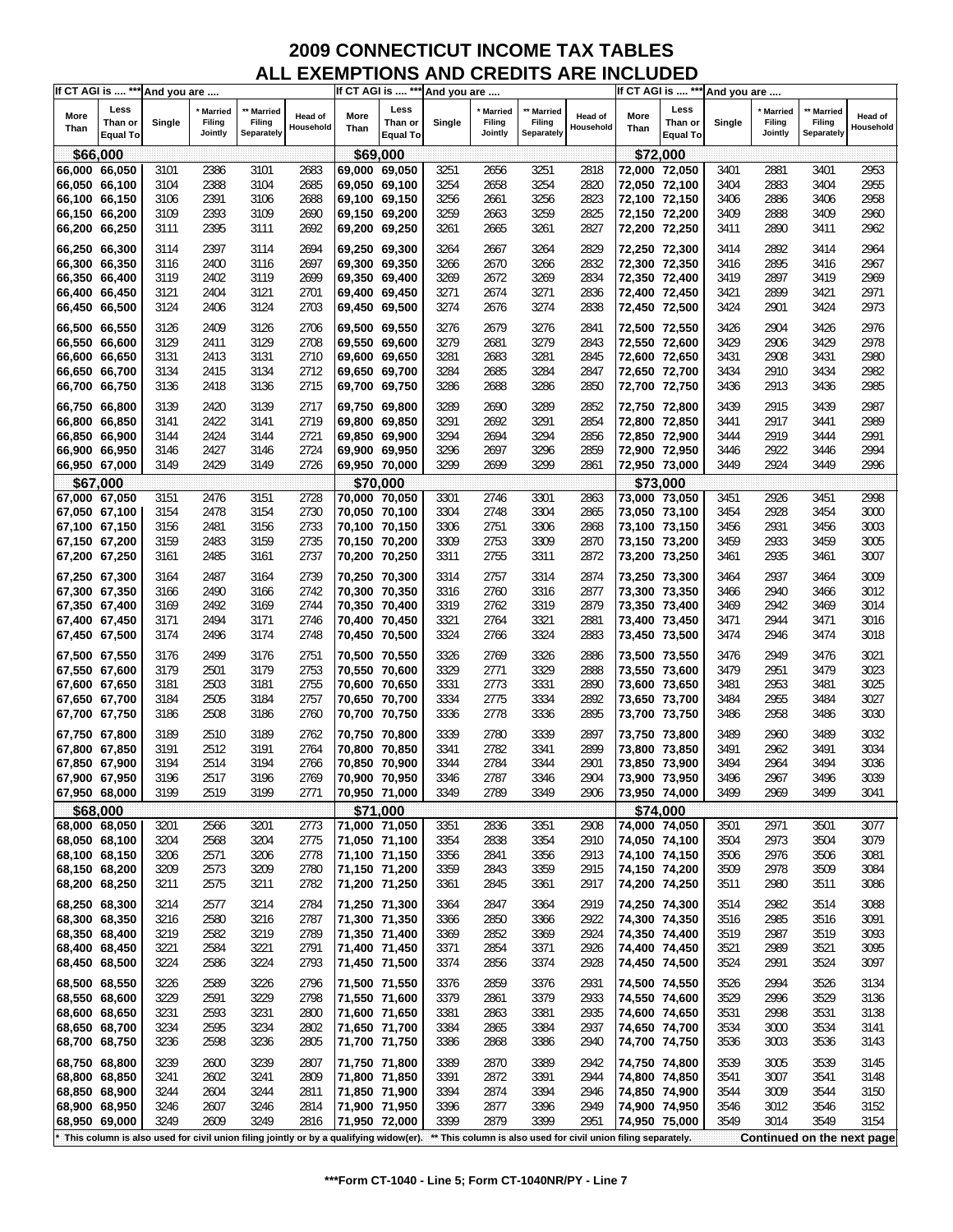| If CT AGI is  *** And you are |                                    |        |                              |                                                                                         |                             |               | If CT AGI is  *** And you are      |              |                                                                |                                    |                      |               | If CT AGI is  *** And you are      |              |                                     |                                 |                      |
|-------------------------------|------------------------------------|--------|------------------------------|-----------------------------------------------------------------------------------------|-----------------------------|---------------|------------------------------------|--------------|----------------------------------------------------------------|------------------------------------|----------------------|---------------|------------------------------------|--------------|-------------------------------------|---------------------------------|----------------------|
| More<br>Than                  | Less<br>Than or<br><b>Equal To</b> | Single | Married<br>Filing<br>Jointly | ** Married<br>Filing<br>Separately                                                      | <b>Head of</b><br>Household | More<br>Than  | Less<br>Than or<br><b>Equal To</b> | Single       | <b>Married</b><br>Filing<br>Jointly                            | ** Married<br>Filing<br>Separately | Head of<br>Household | More<br>Than  | Less<br>Than or<br><b>Equal To</b> | Single       | <b>Married</b><br>Filing<br>Jointly | Married<br>Filing<br>Separately | Head of<br>Household |
| \$75,000                      |                                    |        |                              |                                                                                         |                             |               | \$78,000                           |              |                                                                |                                    |                      |               | \$81,000                           |              |                                     |                                 |                      |
| 75,000 75,050                 |                                    | 3551   | 3016                         | 3551                                                                                    | 3191                        | 78,000 78,050 |                                    | 3701         | 3151                                                           | 3701                               | 3545                 | 81,000 81,050 |                                    | 3851         | 3286                                | 3851                            | 3731                 |
| 75,050 75,100                 |                                    | 3554   | 3018                         | 3554                                                                                    | 3193                        | 78,050 78,100 |                                    | 3704         | 3153                                                           | 3704                               | 3548                 | 81,050 81,100 |                                    | 3854         | 3288                                | 3854                            | 3734                 |
| 75,100 75,150                 |                                    | 3556   | 3021                         | 3556                                                                                    | 3196                        | 78,100 78,150 |                                    | 3706         | 3156                                                           | 3706                               | 3550                 | 81,100 81,150 |                                    | 3856         | 3291                                | 3856                            | 3736                 |
| 75,150 75,200                 |                                    | 3559   | 3023                         | 3559                                                                                    | 3198                        | 78,150 78,200 |                                    | 3709         | 3158                                                           | 3709                               | 3553                 | 81,150 81,200 |                                    | 3859         | 3293                                | 3859                            | 3739                 |
| 75,200 75,250                 |                                    | 3561   | 3025                         | 3561                                                                                    | 3200                        | 78,200 78,250 |                                    | 3711         | 3160                                                           | 3711                               | 3555                 | 81,200 81,250 |                                    | 3861         | 3295                                | 3861                            | 3741                 |
| 75,250 75,300                 |                                    | 3564   | 3027                         | 3564                                                                                    | 3203                        | 78,250 78,300 |                                    |              | 3162                                                           | 3714                               | 3558                 | 81,250 81,300 |                                    | 3864         | 3297                                | 3864                            | 3744                 |
| 75,300 75,350                 |                                    | 3566   | 3030                         | 3566                                                                                    | 3205                        | 78,300 78,350 |                                    | 3714<br>3716 | 3165                                                           | 3716                               | 3560                 | 81,300 81,350 |                                    | 3866         | 3300                                | 3866                            | 3746                 |
| 75,350 75,400                 |                                    | 3569   | 3032                         | 3569                                                                                    | 3207                        | 78,350 78,400 |                                    | 3719         | 3167                                                           | 3719                               | 3563                 | 81,350 81,400 |                                    | 3869         | 3302                                | 3869                            | 3749                 |
| 75,400 75,450                 |                                    | 3571   | 3034                         | 3571                                                                                    | 3210                        | 78,400 78,450 |                                    | 3721         | 3169                                                           | 3721                               | 3565                 | 81,400 81,450 |                                    | 3871         | 3304                                | 3871                            | 3751                 |
| 75,450 75,500                 |                                    | 3574   | 3036                         | 3574                                                                                    | 3212                        | 78,450 78,500 |                                    | 3724         | 3171                                                           | 3724                               | 3568                 | 81,450 81,500 |                                    | 3874         | 3306                                | 3874                            | 3754                 |
|                               |                                    |        |                              |                                                                                         |                             |               |                                    |              |                                                                |                                    |                      |               |                                    |              |                                     |                                 |                      |
| 75,500 75,550                 |                                    | 3576   | 3039                         | 3576                                                                                    | 3249                        | 78,500 78,550 |                                    | 3726         | 3174                                                           | 3726                               | 3606                 | 81,500 81,550 |                                    | 3876         | 3309                                | 3876                            | 3756                 |
| 75,550 75,600                 |                                    | 3579   | 3041                         | 3579                                                                                    | 3251                        | 78,550 78,600 |                                    | 3729         | 3176                                                           | 3729                               | 3609                 | 81,550 81,600 |                                    | 3879         | 3311                                | 3879                            | 3759                 |
| 75,600 75,650                 |                                    | 3581   | 3043                         | 3581                                                                                    | 3254                        | 78,600 78,650 |                                    | 3731         | 3178                                                           | 3731                               | 3611                 | 81,600 81,650 |                                    | 3881         | 3313                                | 3881                            | 3761                 |
| 75,650 75,700                 |                                    | 3584   | 3045                         | 3584                                                                                    | 3256                        | 78,650 78,700 |                                    | 3734         | 3180<br>3183                                                   | 3734<br>3736                       | 3614                 | 81,650 81,700 |                                    | 3884<br>3886 | 3315                                | 3884<br>3886                    | 3764                 |
| 75,700 75,750                 |                                    | 3586   | 3048                         | 3586                                                                                    | 3258                        | 78,700 78,750 |                                    | 3736         |                                                                |                                    | 3616                 | 81,700 81,750 |                                    |              | 3318                                |                                 | 3766                 |
| 75,750 75,800                 |                                    | 3589   | 3050                         | 3589                                                                                    | 3261                        | 78,750 78,800 |                                    | 3739         | 3185                                                           | 3739                               | 3619                 | 81,750 81,800 |                                    | 3889         | 3320                                | 3889                            | 3769                 |
| 75,800 75,850                 |                                    | 3591   | 3052                         | 3591                                                                                    | 3263                        | 78,800 78,850 |                                    | 3741         | 3187                                                           | 3741                               | 3621                 | 81,800 81,850 |                                    | 3891         | 3322                                | 3891                            | 3771                 |
| 75,850 75,900                 |                                    | 3594   | 3054                         | 3594                                                                                    | 3265                        | 78,850 78,900 |                                    | 3744         | 3189                                                           | 3744                               | 3624                 | 81,850 81,900 |                                    | 3894         | 3324                                | 3894                            | 3774                 |
| 75,900 75,950                 |                                    | 3596   | 3057                         | 3596                                                                                    | 3268                        | 78,900 78,950 |                                    | 3746         | 3192                                                           | 3746                               | 3626                 | 81,900 81,950 |                                    | 3896         | 3327                                | 3896                            | 3776                 |
| 75,950 76,000                 |                                    | 3599   | 3059                         | 3599                                                                                    | 3270                        | 78,950 79,000 |                                    | 3749         | 3194                                                           | 3749                               | 3629                 | 81,950 82,000 |                                    | 3899         | 3329                                | 3899                            | 3779                 |
| \$76,000                      |                                    |        |                              |                                                                                         |                             |               | \$79,000                           |              |                                                                |                                    |                      |               | \$82,000                           |              |                                     |                                 |                      |
| 76,000 76,050                 |                                    | 3601   | 3061                         | 3601                                                                                    | 3307                        | 79,000 79,050 |                                    | 3751         | 3196                                                           | 3751                               | 3631                 | 82,000 82,050 |                                    | 3901         | 3331                                | 3901                            | 3781                 |
| 76,050 76,100                 |                                    | 3604   | 3063                         | 3604                                                                                    | 3310                        | 79,050 79,100 |                                    | 3754         | 3198                                                           | 3754                               | 3634                 | 82,050 82,100 |                                    | 3904         | 3333                                | 3904                            | 3784                 |
| 76,100 76,150                 |                                    | 3606   | 3066                         | 3606                                                                                    | 3312                        | 79,100 79,150 |                                    | 3756         | 3201                                                           | 3756                               | 3636                 | 82,100 82,150 |                                    | 3906         | 3336                                | 3906                            | 3786                 |
| 76,150 76,200                 |                                    | 3609   | 3068                         | 3609                                                                                    | 3314                        | 79,150 79,200 |                                    | 3759         | 3203                                                           | 3759                               | 3639                 | 82,150 82,200 |                                    | 3909         | 3338                                | 3909                            | 3789                 |
| 76,200 76,250                 |                                    | 3611   | 3070                         | 3611                                                                                    | 3317                        | 79,200 79,250 |                                    | 3761         | 3205                                                           | 3761                               | 3641                 | 82,200 82,250 |                                    | 3911         | 3340                                | 3911                            | 3791                 |
| 76,250 76,300                 |                                    | 3614   | 3072                         | 3614                                                                                    | 3319                        | 79,250 79,300 |                                    | 3764         | 3207                                                           | 3764                               | 3644                 | 82,250 82,300 |                                    | 3914         | 3342                                | 3914                            | 3794                 |
| 76,300 76,350                 |                                    | 3616   | 3075                         | 3616                                                                                    | 3321                        | 79,300 79,350 |                                    | 3766         | 3210                                                           | 3766                               | 3646                 | 82,300 82,350 |                                    | 3916         | 3345                                | 3916                            | 3796                 |
| 76,350 76,400                 |                                    | 3619   | 3077                         | 3619                                                                                    | 3324                        | 79,350 79,400 |                                    | 3769         | 3212                                                           | 3769                               | 3649                 | 82,350 82,400 |                                    | 3919         | 3347                                | 3919                            | 3799                 |
| 76,400 76,450                 |                                    | 3621   | 3079                         | 3621                                                                                    | 3326                        | 79,400 79,450 |                                    | 3771         | 3214                                                           | 3771                               | 3651                 | 82,400 82,450 |                                    | 3921         | 3349                                | 3921                            | 3801                 |
| 76,450 76,500                 |                                    | 3624   | 3081                         | 3624                                                                                    | 3329                        | 79,450 79,500 |                                    | 3774         | 3216                                                           | 3774                               | 3654                 | 82,450 82,500 |                                    | 3924         | 3351                                | 3924                            | 3804                 |
| 76,500 76,550                 |                                    | 3626   | 3084                         | 3626                                                                                    | 3366                        | 79,500 79,550 |                                    | 3776         | 3219                                                           | 3776                               | 3656                 | 82,500 82,550 |                                    | 3926         | 3354                                | 3926                            | 3806                 |
| 76,550 76,600                 |                                    | 3629   | 3086                         | 3629                                                                                    | 3368                        | 79,550 79,600 |                                    | 3779         | 3221                                                           | 3779                               | 3659                 | 82,550 82,600 |                                    | 3929         | 3356                                | 3929                            | 3809                 |
| 76,600 76,650                 |                                    | 3631   | 3088                         | 3631                                                                                    | 3371                        | 79,600 79,650 |                                    | 3781         | 3223                                                           | 3781                               | 3661                 | 82,600 82,650 |                                    | 3931         | 3358                                | 3931                            | 3811                 |
| 76,650 76,700                 |                                    | 3634   | 3090                         | 3634                                                                                    | 3373                        | 79,650 79,700 |                                    | 3784         | 3225                                                           | 3784                               | 3664                 | 82,650 82,700 |                                    | 3934         | 3360                                | 3934                            | 3814                 |
| 76,700 76,750                 |                                    | 3636   | 3093                         | 3636                                                                                    | 3376                        | 79,700 79,750 |                                    | 3786         | 3228                                                           | 3786                               | 3666                 | 82,700 82,750 |                                    | 3936         | 3363                                | 3936                            | 3816                 |
| 76,750 76,800                 |                                    | 3639   | 3095                         | 3639                                                                                    | 3378                        | 79,750 79,800 |                                    | 3789         | 3230                                                           | 3789                               | 3669                 | 82,750 82,800 |                                    | 3939         | 3365                                | 3939                            | 3819                 |
| 76,800 76,850                 |                                    | 3641   | 3097                         | 3641                                                                                    | 3380                        | 79,800 79,850 |                                    | 3791         | 3232                                                           | 3791                               | 3671                 | 82,800 82,850 |                                    | 3941         | 3367                                | 3941                            | 3821                 |
| 76,850 76,900                 |                                    | 3644   | 3099                         | 3644                                                                                    | 3383                        | 79,850 79,900 |                                    | 3794         | 3234                                                           | 3794                               | 3674                 | 82,850 82,900 |                                    | 3944         | 3369                                | 3944                            | 3824                 |
| 76,900 76,950                 |                                    | 3646   | 3102                         | 3646                                                                                    | 3385                        | 79.900 79.950 |                                    | 3796         | 3237                                                           | 3796                               | 3676                 | 82,900 82,950 |                                    | 3946         | 3372                                | 3946                            | 3826                 |
| 76,950 77,000                 |                                    | 3649   | 3104                         | 3649                                                                                    | 3388                        | 79,950 80,000 |                                    | 3799         | 3239                                                           | 3799                               | 3679                 | 82,950 83,000 |                                    | 3949         | 3374                                | 3949                            | 3829                 |
| \$77,000                      |                                    |        |                              |                                                                                         |                             |               | \$80,000                           |              |                                                                |                                    |                      |               | \$83,000                           |              |                                     |                                 |                      |
| 77,000 77,050                 |                                    | 3651   | 3106                         | 3651                                                                                    | 3425                        | 80,000 80,050 |                                    | 3801         | 3241                                                           | 3801                               | 3681                 | 83,000 83,050 |                                    | 3951         | 3376                                | 3951                            | 3831                 |
| 77,050 77,100                 |                                    | 3654   | 3108                         | 3654                                                                                    | 3428                        | 80,050 80,100 |                                    | 3804         | 3243                                                           | 3804                               | 3684                 | 83,050 83,100 |                                    | 3954         | 3378                                | 3954                            | 3834                 |
| 77,100 77,150                 |                                    | 3656   | 3111                         | 3656                                                                                    | 3430                        | 80,100 80,150 |                                    | 3806         | 3246                                                           | 3806                               | 3686                 | 83,100 83,150 |                                    | 3956         | 3381                                | 3956                            | 3836                 |
| 77,150 77,200                 |                                    | 3659   | 3113                         | 3659                                                                                    | 3433                        | 80,150 80,200 |                                    | 3809         | 3248                                                           | 3809                               | 3689                 | 83,150 83,200 |                                    | 3959         | 3383                                | 3959                            | 3839                 |
| 77,200 77,250                 |                                    | 3661   | 3115                         | 3661                                                                                    | 3435                        | 80,200 80,250 |                                    | 3811         | 3250                                                           | 3811                               | 3691                 | 83,200 83,250 |                                    | 3961         | 3385                                | 3961                            | 3841                 |
| 77,250 77,300                 |                                    | 3664   | 3117                         | 3664                                                                                    | 3437                        | 80,250 80,300 |                                    | 3814         | 3252                                                           | 3814                               | 3694                 | 83,250 83,300 |                                    | 3964         | 3387                                | 3964                            | 3844                 |
| 77,300 77,350                 |                                    | 3666   | 3120                         | 3666                                                                                    | 3440                        | 80,300 80,350 |                                    | 3816         | 3255                                                           | 3816                               | 3696                 | 83,300 83,350 |                                    | 3966         | 3390                                | 3966                            | 3846                 |
| 77,350 77,400                 |                                    | 3669   | 3122                         | 3669                                                                                    | 3442                        | 80,350 80,400 |                                    | 3819         | 3257                                                           | 3819                               | 3699                 | 83,350 83,400 |                                    | 3969         | 3392                                | 3969                            | 3849                 |
| 77,400 77,450                 |                                    | 3671   | 3124                         | 3671                                                                                    | 3445                        | 80,400 80,450 |                                    | 3821         | 3259                                                           | 3821                               | 3701                 | 83,400 83,450 |                                    | 3971         | 3394                                | 3971                            | 3851                 |
| 77,450 77,500                 |                                    | 3674   | 3126                         | 3674                                                                                    | 3447                        | 80,450 80,500 |                                    | 3824         | 3261                                                           | 3824                               | 3704                 | 83,450 83,500 |                                    | 3974         | 3396                                | 3974                            | 3854                 |
| 77,500 77,550                 |                                    | 3676   | 3129                         | 3676                                                                                    | 3485                        | 80,500 80,550 |                                    | 3826         | 3264                                                           | 3826                               | 3706                 | 83,500 83,550 |                                    | 3976         | 3399                                | 3976                            | 3856                 |
| 77,550 77,600                 |                                    | 3679   | 3131                         | 3679                                                                                    | 3488                        | 80,550 80,600 |                                    | 3829         | 3266                                                           | 3829                               | 3709                 | 83,550 83,600 |                                    | 3979         | 3401                                | 3979                            | 3859                 |
| 77,600 77,650                 |                                    | 3681   | 3133                         | 3681                                                                                    | 3490                        | 80,600 80,650 |                                    | 3831         | 3268                                                           | 3831                               | 3711                 | 83,600 83,650 |                                    | 3981         | 3403                                | 3981                            | 3861                 |
| 77,650 77,700                 |                                    | 3684   | 3135                         | 3684                                                                                    | 3492                        | 80,650 80,700 |                                    | 3834         | 3270                                                           | 3834                               | 3714                 | 83,650 83,700 |                                    | 3984         | 3405                                | 3984                            | 3864                 |
| 77,700 77,750                 |                                    | 3686   | 3138                         | 3686                                                                                    | 3495                        | 80,700 80,750 |                                    | 3836         | 3273                                                           | 3836                               | 3716                 | 83,700 83,750 |                                    | 3986         | 3408                                | 3986                            | 3866                 |
| 77,750 77,800                 |                                    | 3689   | 3140                         | 3689                                                                                    | 3497                        | 80,750 80,800 |                                    | 3839         | 3275                                                           | 3839                               | 3719                 | 83,750 83,800 |                                    | 3989         | 3410                                | 3989                            | 3869                 |
| 77,800 77,850                 |                                    | 3691   | 3142                         | 3691                                                                                    | 3500                        | 80,800 80,850 |                                    | 3841         | 3277                                                           | 3841                               | 3721                 | 83,800 83,850 |                                    | 3991         | 3412                                | 3991                            | 3871                 |
| 77,850 77,900                 |                                    | 3694   | 3144                         | 3694                                                                                    | 3502                        | 80,850 80,900 |                                    | 3844         | 3279                                                           | 3844                               | 3724                 | 83,850 83,900 |                                    | 3994         | 3414                                | 3994                            | 3874                 |
| 77,900 77,950                 |                                    | 3696   | 3147                         | 3696                                                                                    | 3505                        | 80,900 80,950 |                                    | 3846         | 3282                                                           | 3846                               | 3726                 | 83,900 83,950 |                                    | 3996         | 3417                                | 3996                            | 3876                 |
| 77,950 78,000                 |                                    | 3699   | 3149                         | 3699                                                                                    | 3507                        | 80,950 81,000 |                                    | 3849         | 3284                                                           | 3849                               | 3729                 | 83,950 84,000 |                                    | 3999         | 3419                                | 3999                            | 3879                 |
|                               |                                    |        |                              | * This column is also used for civil union filing jointly or by a qualifying widow(er). |                             |               |                                    |              | ** This column is also used for civil union filing separately. |                                    |                      |               |                                    |              |                                     | Continued on the next page      |                      |
|                               |                                    |        |                              |                                                                                         |                             |               |                                    |              |                                                                |                                    |                      |               |                                    |              |                                     |                                 |                      |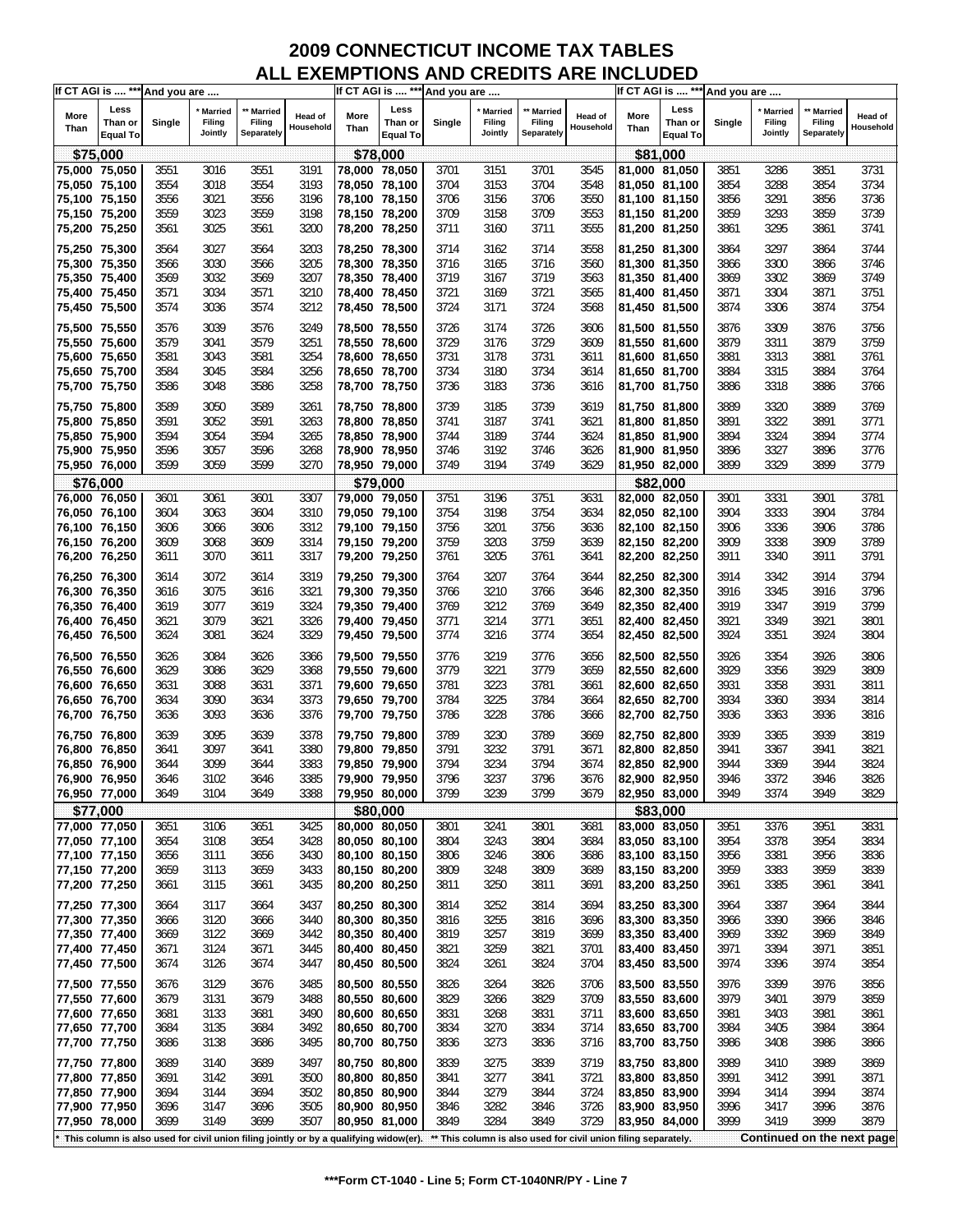| If CT AGI is  *** And you are |                 |        |                |                                                                                       |                      |               |                 | If CT AGI is  *** And you are |                |                                                                |                      |              | If CT AGI is  *** And you are |        |                |                            |                      |
|-------------------------------|-----------------|--------|----------------|---------------------------------------------------------------------------------------|----------------------|---------------|-----------------|-------------------------------|----------------|----------------------------------------------------------------|----------------------|--------------|-------------------------------|--------|----------------|----------------------------|----------------------|
|                               | Less            |        | <b>Married</b> | <b>Married</b>                                                                        |                      |               | Less            |                               | <b>Married</b> | ** Married                                                     |                      |              | Less                          |        | <b>Married</b> | ** Married                 |                      |
| More<br>Than                  | Than or         | Single | Filing         | Filing                                                                                | Head of<br>Household | More<br>Than  | Than or         | Single                        | Filing         | Filing                                                         | Head of<br>Household | More<br>Than | Than or                       | Single | Filing         | Filing                     | Head of<br>Household |
|                               | <b>Equal To</b> |        | Jointly        | Separately                                                                            |                      |               | <b>Equal To</b> |                               | Jointly        | Separately                                                     |                      |              | <b>Equal To</b>               |        | Jointly        | Separately                 |                      |
|                               | \$84,000        |        |                |                                                                                       |                      |               | \$87,000        |                               |                |                                                                |                      |              | \$90.000                      |        |                |                            |                      |
| 84,000 84,050                 |                 | 4001   | 3421           | 4001                                                                                  | 3881                 | 87,000 87,050 |                 | 4151                          | 3556           | 4151                                                           | 4031                 |              | 90,000 90,050                 | 4301   | 3691           | 4301                       | 4181                 |
| 84,050 84,100                 |                 | 4004   | 3423           | 4004                                                                                  | 3884                 | 87,050 87,100 |                 | 4154                          | 3558           | 4154                                                           | 4034                 |              | 90,050 90,100                 | 4304   | 3693           | 4304                       | 4184                 |
| 84,100 84,150                 |                 | 4006   | 3426           | 4006                                                                                  | 3886                 | 87,100 87,150 |                 | 4156                          | 3561           | 4156                                                           | 4036                 |              | 90,100 90,150                 | 4306   | 3696           | 4306                       | 4186                 |
| 84,150 84,200                 |                 | 4009   | 3428           | 4009                                                                                  | 3889                 | 87,150 87,200 |                 | 4159                          | 3563           | 4159                                                           | 4039                 |              | 90,150 90,200                 | 4309   | 3698           | 4309                       | 4189                 |
| 84,200 84,250                 |                 | 4011   | 3430           | 4011                                                                                  | 3891                 | 87,200 87,250 |                 | 4161                          | 3565           | 4161                                                           | 4041                 |              | 90,200 90,250                 | 4311   | 3700           | 4311                       | 4191                 |
|                               |                 |        |                |                                                                                       |                      |               |                 |                               |                |                                                                |                      |              |                               |        |                |                            |                      |
| 84,250 84,300                 |                 | 4014   | 3432           | 4014                                                                                  | 3894                 | 87,250 87,300 |                 | 4164                          | 3567           | 4164                                                           | 4044                 |              | 90,250 90,300                 | 4314   | 3702           | 4314                       | 4194                 |
| 84,300 84,350                 |                 | 4016   | 3435           | 4016                                                                                  | 3896                 | 87,300 87,350 |                 | 4166                          | 3570           | 4166                                                           | 4046                 |              | 90,300 90,350                 | 4316   | 3705           | 4316                       | 4196                 |
| 84,350 84,400                 |                 | 4019   | 3437           | 4019                                                                                  | 3899                 | 87,350 87,400 |                 | 4169                          | 3572           | 4169                                                           | 4049                 |              | 90,350 90,400                 | 4319   | 3707           | 4319                       | 4199                 |
| 84,400 84,450                 |                 | 4021   | 3439           | 4021                                                                                  | 3901                 | 87,400 87,450 |                 | 4171                          | 3574           | 4171                                                           | 4051                 |              | 90,400 90,450                 | 4321   | 3709           | 4321                       | 4201                 |
| 84,450 84,500                 |                 | 4024   | 3441           | 4024                                                                                  | 3904                 | 87,450 87,500 |                 | 4174                          | 3576           | 4174                                                           | 4054                 |              | 90,450 90,500                 | 4324   | 3711           | 4324                       | 4204                 |
| 84,500 84,550                 |                 | 4026   | 3444           | 4026                                                                                  | 3906                 | 87,500 87,550 |                 | 4176                          | 3579           | 4176                                                           | 4056                 |              | 90,500 90,550                 | 4326   | 3714           | 4326                       | 4206                 |
| 84,550 84,600                 |                 |        |                |                                                                                       | 3909                 |               |                 |                               |                | 4179                                                           |                      |              | 90,550 90,600                 |        |                |                            | 4209                 |
|                               |                 | 4029   | 3446           | 4029                                                                                  |                      | 87,550 87,600 |                 | 4179                          | 3581           |                                                                | 4059                 |              |                               | 4329   | 3716           | 4329                       |                      |
| 84,600 84,650                 |                 | 4031   | 3448           | 4031                                                                                  | 3911                 | 87,600 87,650 |                 | 4181                          | 3583           | 4181                                                           | 4061                 |              | 90,600 90,650                 | 4331   | 3718           | 4331                       | 4211                 |
| 84,650 84,700                 |                 | 4034   | 3450           | 4034                                                                                  | 3914                 | 87,650 87,700 |                 | 4184                          | 3585           | 4184                                                           | 4064                 |              | 90,650 90,700                 | 4334   | 3720           | 4334                       | 4214                 |
| 84,700 84,750                 |                 | 4036   | 3453           | 4036                                                                                  | 3916                 | 87,700 87,750 |                 | 4186                          | 3588           | 4186                                                           | 4066                 |              | 90,700 90,750                 | 4336   | 3723           | 4336                       | 4216                 |
| 84,750 84,800                 |                 | 4039   | 3455           | 4039                                                                                  | 3919                 |               | 87,750 87,800   | 4189                          | 3590           | 4189                                                           | 4069                 |              | 90,750 90,800                 | 4339   | 3725           | 4339                       | 4219                 |
| 84,800 84,850                 |                 | 4041   | 3457           | 4041                                                                                  | 3921                 | 87,800 87,850 |                 | 4191                          | 3592           | 4191                                                           | 4071                 |              | 90,800 90,850                 | 4341   | 3727           | 4341                       | 4221                 |
| 84,850 84,900                 |                 | 4044   | 3459           | 4044                                                                                  | 3924                 | 87,850 87,900 |                 | 4194                          | 3594           | 4194                                                           | 4074                 |              | 90,850 90,900                 | 4344   | 3729           | 4344                       | 4224                 |
| 84,900 84,950                 |                 | 4046   | 3462           | 4046                                                                                  | 3926                 | 87,900 87,950 |                 | 4196                          | 3597           | 4196                                                           | 4076                 |              | 90,900 90,950                 | 4346   | 3732           | 4346                       | 4226                 |
| 84,950 85,000                 |                 | 4049   | 3464           | 4049                                                                                  | 3929                 | 87,950 88,000 |                 | 4199                          | 3599           | 4199                                                           | 4079                 |              | 90,950 91,000                 | 4349   | 3734           | 4349                       | 4229                 |
|                               | \$85,000        |        |                |                                                                                       |                      |               | \$88,000        |                               |                |                                                                |                      |              | \$91,000                      |        |                |                            |                      |
| 85,000 85,050                 |                 | 4051   | 3466           | 4051                                                                                  | 3931                 | 88,000 88,050 |                 | 4201                          | 3601           | 4201                                                           | 4081                 |              | 91,000 91,050                 | 4351   | 3736           | 4351                       | 4231                 |
|                               |                 | 4054   |                |                                                                                       | 3934                 |               |                 |                               |                |                                                                | 4084                 |              | 91,050 91,100                 | 4354   |                |                            | 4234                 |
| 85,050 85,100                 |                 |        | 3468           | 4054                                                                                  |                      | 88,050 88,100 |                 | 4204                          | 3603           | 4204                                                           |                      |              |                               |        | 3738           | 4354                       |                      |
| 85,100 85,150                 |                 | 4056   | 3471           | 4056                                                                                  | 3936                 | 88,100 88,150 |                 | 4206                          | 3606           | 4206                                                           | 4086                 |              | 91,100 91,150                 | 4356   | 3741           | 4356                       | 4236                 |
| 85,150 85,200                 |                 | 4059   | 3473           | 4059                                                                                  | 3939                 | 88,150 88,200 |                 | 4209                          | 3608           | 4209                                                           | 4089                 |              | 91,150 91,200                 | 4359   | 3743           | 4359                       | 4239                 |
| 85,200 85,250                 |                 | 4061   | 3475           | 4061                                                                                  | 3941                 | 88,200 88,250 |                 | 4211                          | 3610           | 4211                                                           | 4091                 |              | 91,200 91,250                 | 4361   | 3745           | 4361                       | 4241                 |
| 85,250 85,300                 |                 | 4064   | 3477           | 4064                                                                                  | 3944                 | 88,250 88,300 |                 | 4214                          | 3612           | 4214                                                           | 4094                 |              | 91,250 91,300                 | 4364   | 3747           | 4364                       | 4244                 |
| 85,300 85,350                 |                 | 4066   | 3480           | 4066                                                                                  | 3946                 | 88,300 88,350 |                 | 4216                          | 3615           | 4216                                                           | 4096                 |              | 91,300 91,350                 | 4366   | 3750           | 4366                       | 4246                 |
| 85,350 85,400                 |                 | 4069   | 3482           | 4069                                                                                  | 3949                 | 88,350 88,400 |                 | 4219                          | 3617           | 4219                                                           | 4099                 |              | 91,350 91,400                 | 4369   | 3752           | 4369                       | 4249                 |
| 85,400 85,450                 |                 | 4071   | 3484           | 4071                                                                                  | 3951                 | 88,400 88,450 |                 | 4221                          | 3619           | 4221                                                           | 4101                 |              | 91,400 91,450                 | 4371   | 3754           | 4371                       | 4251                 |
| 85,450 85,500                 |                 | 4074   | 3486           | 4074                                                                                  | 3954                 | 88,450 88,500 |                 | 4224                          | 3621           | 4224                                                           | 4104                 |              | 91,450 91,500                 | 4374   | 3756           | 4374                       | 4254                 |
|                               |                 |        |                |                                                                                       |                      |               |                 |                               |                |                                                                |                      |              |                               |        |                |                            |                      |
| 85,500 85,550                 |                 | 4076   | 3489           | 4076                                                                                  | 3956                 | 88,500 88,550 |                 | 4226                          | 3624           | 4226                                                           | 4106                 |              | 91,500 91,550                 | 4376   | 3759           | 4376                       | 4256                 |
| 85,550 85,600                 |                 | 4079   | 3491           | 4079                                                                                  | 3959                 | 88,550 88,600 |                 | 4229                          | 3626           | 4229                                                           | 4109                 |              | 91,550 91,600                 | 4379   | 3761           | 4379                       | 4259                 |
| 85,600 85,650                 |                 | 4081   | 3493           | 4081                                                                                  | 3961                 | 88,600 88,650 |                 | 4231                          | 3628           | 4231                                                           | 4111                 |              | 91,600 91,650                 | 4381   | 3763           | 4381                       | 4261                 |
| 85,650 85,700                 |                 | 4084   | 3495           | 4084                                                                                  | 3964                 | 88,650 88,700 |                 | 4234                          | 3630           | 4234                                                           | 4114                 |              | 91,650 91,700                 | 4384   | 3765           | 4384                       | 4264                 |
| 85,700 85,750                 |                 | 4086   | 3498           | 4086                                                                                  | 3966                 | 88,700 88,750 |                 | 4236                          | 3633           | 4236                                                           | 4116                 |              | 91,700 91,750                 | 4386   | 3768           | 4386                       | 4266                 |
| 85,750 85,800                 |                 | 4089   | 3500           | 4089                                                                                  | 3969                 | 88,750 88,800 |                 | 4239                          | 3635           | 4239                                                           | 4119                 |              | 91,750 91,800                 | 4389   | 3770           | 4389                       | 4269                 |
| 85,800 85,850                 |                 | 4091   | 3502           | 4091                                                                                  | 3971                 | 88,800 88,850 |                 | 4241                          | 3637           | 4241                                                           | 4121                 |              | 91,800 91,850                 | 4391   | 3772           | 4391                       | 4271                 |
| 85,850 85,900                 |                 | 4094   | 3504           | 4094                                                                                  | 3974                 |               | 88,850 88,900   | 4244                          | 3639           | 4244                                                           | 4124                 |              | 91,850 91,900                 | 4394   | 3774           | 4394                       | 4274                 |
| 85,900 85,950                 |                 | 4096   | 3507           | 4096                                                                                  | 3976                 | 88,900 88,950 |                 | 4246                          | 3642           | 4246                                                           | 4126                 |              | 91,900 91,950                 | 4396   | 3777           | 4396                       | 4276                 |
| 85,950 86,000                 |                 | 4099   | 3509           | 4099                                                                                  | 3979                 | 88,950 89,000 |                 | 4249                          | 3644           | 4249                                                           | 4129                 |              | 91,950 92,000                 | 4399   | 3779           | 4399                       | 4279                 |
|                               | \$86,000        |        |                |                                                                                       |                      |               | \$89,000        |                               |                |                                                                |                      |              | \$92,000                      |        |                |                            |                      |
| 86,000 86,050                 |                 | 4101   | 3511           | 4101                                                                                  | 3981                 |               | 89,000 89,050   | 4251                          | 3646           | 4251                                                           | 4131                 |              | 92,000 92,050                 | 4401   | 3781           | 4401                       | 4281                 |
| 86,050 86,100                 |                 | 4104   | 3513           | 4104                                                                                  | 3984                 | 89,050 89,100 |                 | 4254                          | 3648           | 4254                                                           | 4134                 |              | 92,050 92,100                 | 4404   | 3783           | 4404                       | 4284                 |
| 86,100 86,150                 |                 | 4106   | 3516           | 4106                                                                                  | 3986                 | 89,100 89,150 |                 | 4256                          | 3651           | 4256                                                           | 4136                 |              | 92,100 92,150                 | 4406   | 3786           | 4406                       | 4286                 |
| 86,150 86,200                 |                 | 4109   | 3518           | 4109                                                                                  | 3989                 | 89,150 89,200 |                 | 4259                          | 3653           | 4259                                                           | 4139                 |              | 92,150 92,200                 | 4409   | 3788           | 4409                       | 4289                 |
| 86,200 86,250                 |                 | 4111   | 3520           | 4111                                                                                  | 3991                 | 89,200 89,250 |                 | 4261                          | 3655           | 4261                                                           | 4141                 |              | 92,200 92,250                 | 4411   | 3790           | 4411                       | 4291                 |
|                               |                 |        |                |                                                                                       |                      |               |                 |                               |                |                                                                |                      |              |                               |        |                |                            |                      |
| 86,250 86,300                 |                 | 4114   | 3522           | 4114                                                                                  | 3994                 | 89,250 89,300 |                 | 4264                          | 3657           | 4264                                                           | 4144                 |              | 92,250 92,300                 | 4414   | 3792           | 4414                       | 4294                 |
| 86,300 86,350                 |                 | 4116   | 3525           | 4116                                                                                  | 3996                 | 89,300 89,350 |                 | 4266                          | 3660           | 4266                                                           | 4146                 |              | 92,300 92,350                 | 4416   | 3795           | 4416                       | 4296                 |
| 86,350 86,400                 |                 | 4119   | 3527           | 4119                                                                                  | 3999                 | 89,350 89,400 |                 | 4269                          | 3662           | 4269                                                           | 4149                 |              | 92,350 92,400                 | 4419   | 3797           | 4419                       | 4299                 |
| 86,400 86,450                 |                 | 4121   | 3529           | 4121                                                                                  | 4001                 | 89,400 89,450 |                 | 4271                          | 3664           | 4271                                                           | 4151                 |              | 92,400 92,450                 | 4421   | 3799           | 4421                       | 4301                 |
| 86,450 86,500                 |                 | 4124   | 3531           | 4124                                                                                  | 4004                 | 89,450 89,500 |                 | 4274                          | 3666           | 4274                                                           | 4154                 |              | 92,450 92,500                 | 4424   | 3801           | 4424                       | 4304                 |
| 86,500 86,550                 |                 | 4126   | 3534           | 4126                                                                                  | 4006                 | 89,500 89,550 |                 | 4276                          | 3669           | 4276                                                           | 4156                 |              | 92,500 92,550                 | 4426   | 3804           | 4426                       | 4306                 |
| 86,550 86,600                 |                 | 4129   | 3536           | 4129                                                                                  | 4009                 | 89,550 89,600 |                 | 4279                          | 3671           | 4279                                                           | 4159                 |              | 92,550 92,600                 | 4429   | 3806           | 4429                       | 4309                 |
| 86,600 86,650                 |                 | 4131   | 3538           | 4131                                                                                  | 4011                 | 89,600 89,650 |                 | 4281                          | 3673           | 4281                                                           |                      |              | 92,600 92,650                 | 4431   | 3808           | 4431                       | 4311                 |
|                               |                 | 4134   | 3540           |                                                                                       |                      |               |                 |                               | 3675           | 4284                                                           | 4161                 |              |                               | 4434   | 3810           |                            |                      |
| 86,650 86,700                 |                 |        |                | 4134                                                                                  | 4014                 | 89,650 89,700 |                 | 4284                          |                |                                                                | 4164                 |              | 92,650 92,700                 |        |                | 4434                       | 4314                 |
| 86,700 86,750                 |                 | 4136   | 3543           | 4136                                                                                  | 4016                 | 89,700 89,750 |                 | 4286                          | 3678           | 4286                                                           | 4166                 |              | 92,700 92,750                 | 4436   | 3813           | 4436                       | 4316                 |
| 86,750 86,800                 |                 | 4139   | 3545           | 4139                                                                                  | 4019                 | 89,750 89,800 |                 | 4289                          | 3680           | 4289                                                           | 4169                 |              | 92,750 92,800                 | 4439   | 3815           | 4439                       | 4319                 |
| 86,800 86,850                 |                 | 4141   | 3547           | 4141                                                                                  | 4021                 | 89,800 89,850 |                 | 4291                          | 3682           | 4291                                                           | 4171                 |              | 92,800 92,850                 | 4441   | 3817           | 4441                       | 4321                 |
| 86,850 86,900                 |                 | 4144   | 3549           | 4144                                                                                  | 4024                 | 89,850 89,900 |                 | 4294                          | 3684           | 4294                                                           | 4174                 |              | 92,850 92,900                 | 4444   | 3819           | 4444                       | 4324                 |
| 86,900 86,950                 |                 | 4146   | 3552           | 4146                                                                                  | 4026                 | 89,900 89,950 |                 | 4296                          | 3687           | 4296                                                           | 4176                 |              | 92,900 92,950                 | 4446   | 3822           | 4446                       | 4326                 |
| 86,950 87,000                 |                 | 4149   | 3554           | 4149                                                                                  | 4029                 | 89,950 90,000 |                 | 4299                          | 3689           | 4299                                                           | 4179                 |              | 92,950 93,000                 | 4449   | 3824           | 4449                       | 4329                 |
|                               |                 |        |                | This column is also used for civil union filing jointly or by a qualifying widow(er). |                      |               |                 |                               |                | ** This column is also used for civil union filing separately. |                      |              |                               |        |                | Continued on the next page |                      |
|                               |                 |        |                |                                                                                       |                      |               |                 |                               |                |                                                                |                      |              |                               |        |                |                            |                      |